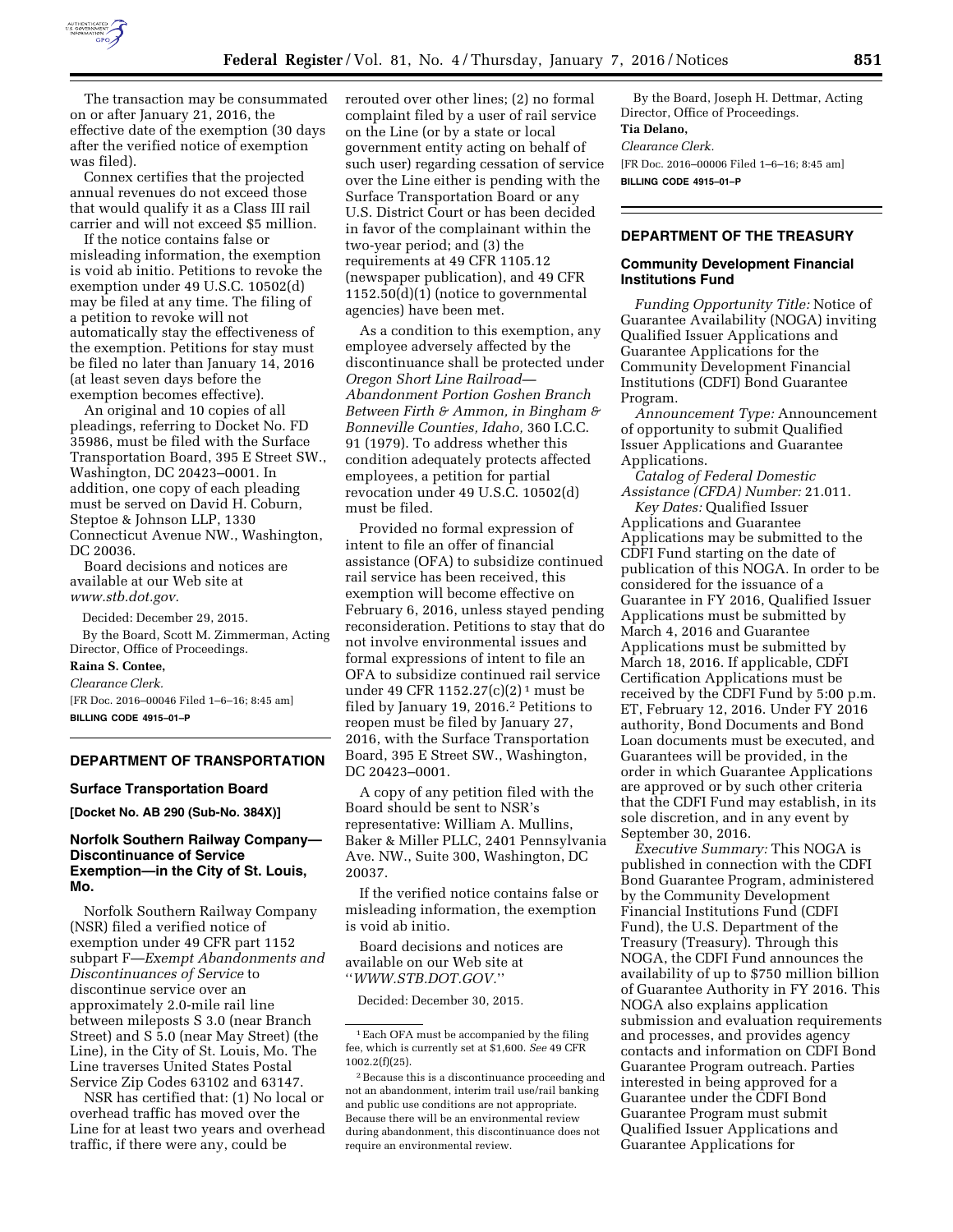consideration in accordance with this NOGA.

Capitalized terms used in this NOGA and not defined elsewhere are defined in the CDFI Bond Guarantee Program Regulations (12 CFR 1808.102) and the CDFI Program regulations (12 CFR 1805.104).

## **I. Guarantee Opportunity Description**

A. *Authority.* The CDFI Bond Guarantee Program was authorized by the Small Business Jobs Act of 2010 (Pub. L. 111–240; 12 U.S.C. 4713a) (the Act). Section 1134 of the Act amended the Riegle Community Development and Regulatory Improvement Act of 1994 (12 U.S.C. 4701, *et seq.*) to provide authority to the Secretary of the Treasury to establish and administer the CDFI Bond Guarantee Program.

B. *Bond Issue size; Amount of Guarantee authority.* In FY 2016, the Secretary may guarantee Bond Issues having a minimum Guarantee of \$100 million each, up to an aggregate total of \$750 million.

C. *Program summary.* The purpose of the CDFI Bond Guarantee Program is to support CDFI lending by providing Guarantees for Bonds issued for Eligible Community or Economic Development Purposes, as authorized by section 1134 and 1703 of the Act. The Secretary, as the Guarantor of the Bonds, will provide a 100 percent Guarantee for the repayment of the Verifiable Losses of Principal, Interest, and Call Premium of Bonds issued by Qualified Issuers. Qualified Issuers, approved by the CDFI Fund, will issue Bonds that will be purchased by the Federal Financing Bank. The Qualified Issuer will use 100 percent of Bond Proceeds to provide Bond Loans to Eligible CDFIs, which will use Bond Loan proceeds for Eligible Community and Economic Development Purposes, including providing Secondary Loans to Secondary Borrowers.

D. *Review of Guarantee Applications, in general.* 

1. Qualified Issuer Applications submitted with Guarantee Applications will have priority for review over Qualified Issuer Applications submitted without Guarantee Applications. With the exception of the aforementioned prioritized review, all Qualified Issuer Applications and Guarantee Applications will be reviewed by the CDFI Fund on an ongoing basis, in the order in which they are received or by such other criteria that the CDFI Fund may establish, in its sole discretion.

2. Guarantee Applications that are incomplete or require the CDFI Fund to request additional or clarifying information may delay the ability of the CDFI Fund to move the Guarantee Application to the next phase of review. Submitting an incomplete Guarantee Application earlier than other applicants does not ensure first approval.

3. Qualified Issuer Applications and Guarantee Applications that were received in FY 2015 and that were neither withdrawn nor declined in FY 2015 will be considered under FY 2016 authority.

4. Pursuant to the Regulations at 12 CFR 1808.504(c), the Guarantor may limit the number of Guarantees issued per year or the number of Guarantee Applications accepted to ensure that a sufficient examination of Guarantee Applications is conducted.

E. *Additional reference documents.* In addition to this NOGA, the CDFI Fund encourages interested parties to review the following documents, which have been posted on the CDFI Bond Guarantee Program page of the CDFI Fund's Web site at *[http://](http://www.cdfifund.gov/bond) [www.cdfifund.gov/bond.](http://www.cdfifund.gov/bond)* 

1. CDFI Bond Guarantee Program Regulations. The regulations that govern the CDFI Bond Guarantee Program were published on February 5, 2013 (78 FR 8296; 12 CFR part 1808) (the Regulations) and provides the regulatory requirements and parameters for CDFI Bond Guarantee Program implementation and administration including general provisions, eligibility, eligible activities, applications for Guarantee and Qualified Issuer, evaluation and selection, terms and conditions of the Guarantee, Bonds, Bond Loans, and Secondary Loans.

2. Application materials. Details regarding Qualified Issuer Application and Guarantee Application content requirements are found in this NOGA and the respective application materials.

3. Program documentation. Interested parties should review template Bond Documents and Bond Loan documents that will be used in connection with each Guarantee. The template documents are posted on the CDFI Fund's Web site for review. Such documents include, among others:

a. The Agreement to Guarantee, which describes the roles and responsibilities of the Qualified Issuer, will be signed by the Qualified Issuer and the Guarantor and will include term sheets as exhibits that will be signed by each individual Eligible CDFI;

b. The Bond Trust Indenture, which describes responsibilities of the Master Servicer/Trustee in overseeing the Trust Estate and servicing of the Bonds and will be entered into by the Qualified Issuer and the Master Servicer/Trustee;

c. The Bond Loan Agreement, which describes the terms and conditions of Bond Loans and will be entered into by the Qualified Issuer and each Eligible CDFI that receives a Bond Loan;

d. The Bond Purchase Agreement, which describes the terms and conditions under which the Bond Purchaser will purchase the Bonds issued by the Qualified Issuer and will be signed by the Bond Purchaser, the Qualified Issuer, the Guarantor and the CDFI Fund; and

e. The Future Advance Promissory Bond, which will be signed by the Qualified Issuer as its promise to repay the Bond Purchaser.

The template documents may be updated periodically, as needed, and will be tailored, as appropriate, to the terms and conditions of a particular Bond, Bond Loan, and Guarantee.

The Bond Documents and the Bond Loan documents reflect the terms and conditions of the CDFI Bond Guarantee Program and will not be substantially revised or negotiated prior to execution.

4. Frequently Asked Questions. The CDFI Fund will periodically post on its Web site responses to questions that are asked by parties interested in the CDFI Bond Guarantee Program.

F. *Designated Bonding Authority.* The CDFI Fund has determined that, for purposes of this NOGA, it will not solicit applications from entities seeking to serve as a Qualified Issuer in the role of the Designated Bonding Authority, pursuant to 12 CFR 1808.201, in FY 2016.

G. *Noncompetitive process.* The CDFI Bond Guarantee Program is a noncompetitive program through which Qualified Issuer Applications and Guarantee Applications will undergo a merit-based evaluation (meaning, applications will not be scored against each other in a competitive manner in which higher ranked applicants are favored over lower ranked applicants).

H. *Relationship to other CDFI Fund programs.* 

1. Award funds received under any other CDFI Fund Program cannot be used by any participant, including Qualified Issuers, Eligible CDFIs, and Secondary Borrowers, to pay principal, interest, fees, administrative costs, or issuance costs (including Bond Issuance Fees) related to the CDFI Bond Guarantee Program, or to fund the Risk-Share Pool for a Bond Issue.

2. Bond Proceeds may be combined with New Markets Tax Credits (NMTC) derived equity (*i.e.,* leveraged loan) to make a Qualified Equity Investment (QEI) in a Community Development Entity or to refinance a Qualified Low-Income Community Investment (QLICI)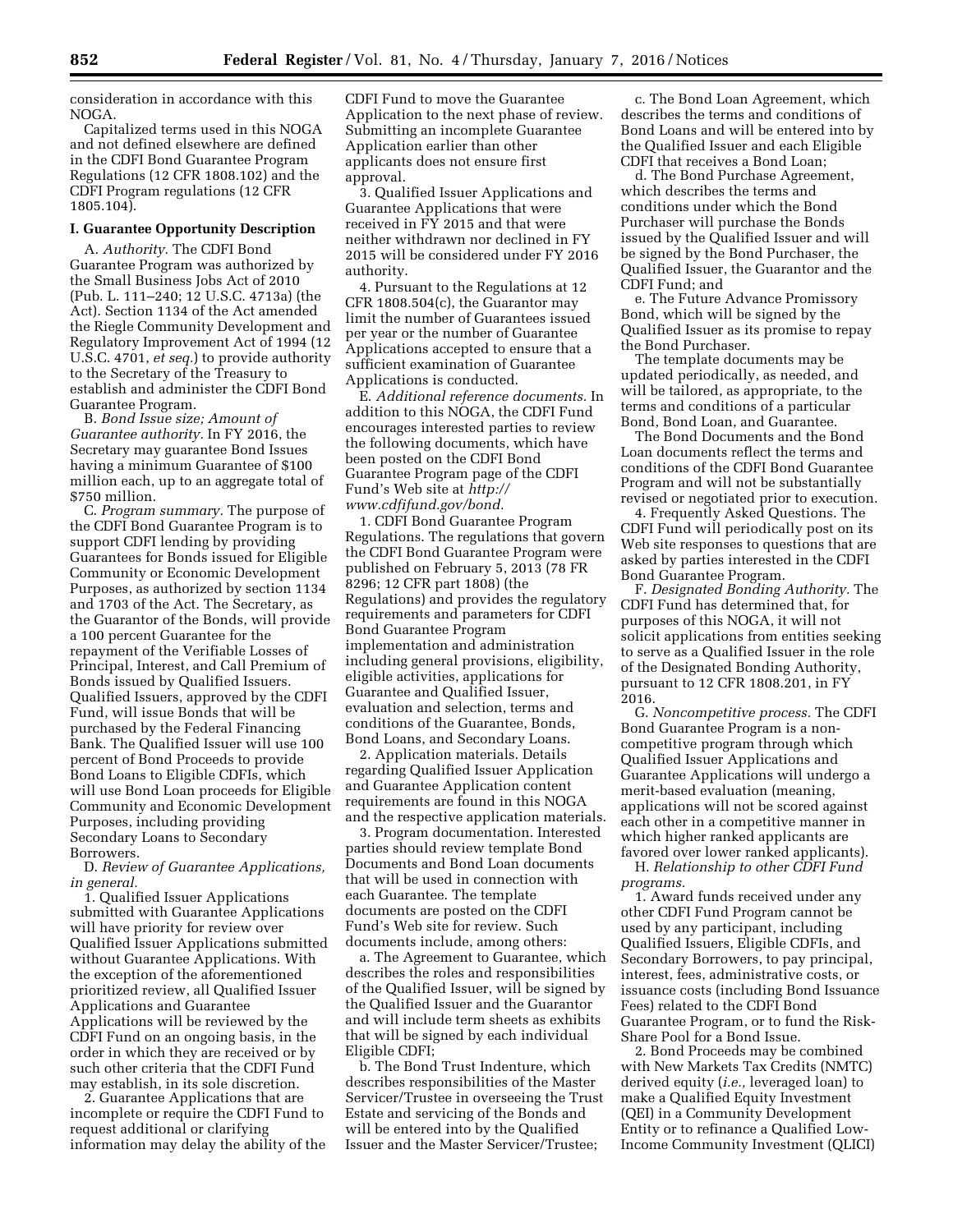at the beginning of the seven (7) year NMTC compliance period only under the following circumstances: If an Eligible CDFI proposes to use Bond Loan proceeds to finance a leveraged loan in a transaction that includes a NMTC investment, the Eligible CDFI must provide: (1) Additional collateral in the form of Other Pledged Loans or Cash Collateral; (2) a payment guarantee or similar Credit Enhancement; and/or (3) other assurances that are required by Treasury. Such additional collateral, Credit Enhancement, and/or assurances must be from a non-Federal source, remain in force during the entire sevenyear NMTC compliance period, and comply with the Secondary Loan Requirements. These requirements will be included in the term sheet (which will be an exhibit to the Agreement to Guarantee that must be signed by the Eligible CDFI) and the final Bond Loan terms.

3. Bond Proceeds may not be used to refinance a leveraged loan during the seven-year NMTC compliance period. However, Bond Proceeds may be used to refinance a QLICI after the seven-year NMTC compliance period has ended, so long as all other programmatic requirements are met.

4. The terms Qualified Equity Investment, Community Development Entity, and Qualified Low-Income Community Investment are defined in the NMTC Program's authorizing statute, 26 U.S.C. 45D.

I. *Relationship and interplay with other Federal programs and Federal funding.* Eligible CDFIs may not use Bond Loans to refinance existing Federal debt or to service debt from other Federal credit programs.

1. The CDFI Bond Guarantee Program underwriting process will include a comprehensive review of the Eligible CDFI's concentration of sources of funds available for debt service, including the concentration of sources from other Federal programs and level of reliance on said sources, to determine the Eligible CDFI's ability to service the additional debt.

2. In the event that the Eligible CDFI proposes to use other Federal funds to service Bond Loan debt or as Credit Enhancement, the CDFI Fund may require, in its sole discretion, that the Eligible CDFI provide written assurance from such other Federal program, in form that is acceptable to the CDFI Fund and that the CDFI Fund may rely upon, that said use is permissible.

J. *Contemporaneous application submission.* Qualified Issuer Applications may be submitted contemporaneously with Guarantee Applications; however, the CDFI Fund

will review an entity's Qualified Issuer Application and make its Qualified Issuer determination prior to approving a Guarantee Application. As noted above, review priority will be given to any Qualified Issuer Application that is accompanied by a Guarantee Application.

K. *Other restrictions on use of funds.*  Bond Proceeds may not be used to finance or refinance any trade or business consisting of the operation of any private or commercial golf course, country club, massage parlor, hot tub facility, suntan facility, racetrack or other facility used for gambling, or any store the principal business of which is the sale of alcoholic beverages for consumption off-premises. Bond Proceeds may not be used to finance or refinance tax-exempt obligations or finance or refinance projects that are also financed by tax-exempt obligations if: (a) Such financing or refinancing results in the direct or indirect subordination of the Bond Loan or Bond Issue to the tax-exempt obligations or (b) such financing or refinancing results in a corresponding guarantee of the taxexempt obligation. Qualified Issuers and Eligible CDFIs must ensure that any financing made in conjunction with taxexempt obligations complies with CDFI Bond Guarantee Program Regulations.

#### **II. General Application Information**

The following requirements apply to all Qualified Issuer Applications and Guarantee Applications submitted under this NOGA, as well as any Qualified Issuer Applications and Guarantee Applications submitted under the FY 2015 NOGA that were neither withdrawn nor declined in FY 2015.

A. *CDFI Certification Requirements.*  1. In general. By statute and regulation, the Qualified Issuer applicant must be either a Certified CDFI (an entity that has been certified by the CDFI Fund as meeting the CDFI certification requirements set forth in 12 CFR 1805.201) or an entity designated by a Certified CDFI to issue Bonds on its behalf. An Eligible CDFI must be a Certified CDFI as of the Bond Issue Date and must maintain its CDFI certification throughout the term of the corresponding Bond.

2. CDFI Certification requirements. Pursuant to the regulations that govern CDFI certification (12 CFR 1805.201), an entity may be certified if it is a legal entity (meaning, that it has properly filed articles of incorporation or other organizing documents with the State or other appropriate body in the jurisdiction in which it was legally established, as of the date the CDFI

Certification Application is submitted) and meets the following requirements:

a. Primary mission requirement (12 CFR 1805.201(b)(1)): To be a Certified CDFI, an entity must have a primary mission of promoting community development, which mission must be consistent with its Target Market. In general, the entity will be found to meet the primary mission requirement if its incorporating documents or boardapproved narrative statement (*i.e.,*  mission statement or resolution) clearly indicate that it has a mission of purposefully addressing the social and/ or economic needs of Low-Income individuals, individuals who lack adequate access to capital and/or financial services, distressed communities, and other underserved markets. An Affiliate of a Controlling CDFI, seeking to be certified as a CDFI (and therefore, approved to be an Eligible CDFI to participate in the CDFI Bond Guarantee Program), must demonstrate that it meets the primary mission requirement on its own merit, pursuant to the regulations and the CDFI Certification Application and related guidance materials posted on the CDFI Fund's Web site.

b. Financing entity requirement (12 CFR 1805.201(b)(2)): To be a Certified CDFI, an entity must demonstrate that its predominant business activity is the provision of Financial Products and Financial Services, Development Services, and/or other similar financing.

i. On April 10, 2015, the CDFI Fund published a revision of 12 CFR 1805.201(b)(2), the section of the CDFI certification regulation that governs the ''financing entity'' requirement. The regulatory change creates a means for the CDFI Fund, in its discretion, to deem an Affiliate (meaning, in this case, an entity that is Controlled by a CDFI; see 12 CFR 1805.104(b)) to have met the financing entity requirement based on the financing activity or track record of the Controlling CDFI (as Control is defined in 12 CFR 1805.104(q)), solely for the purpose of participating in the CDFI Bond Guarantee Program as an Eligible CDFI.

In order for the Affiliate to rely on the Controlling CDFI's track record, (A) the Controlling CDFI must be a Certified CDFI; (B) there must be an operating agreement that includes management and ownership provisions in effect between the two entities (prior to the submission of a CDFI Certification Application and in form and substance that is acceptable to the CDFI Fund); and (C) the Affiliate must submit a complete CDFI Certification Application to the CDFI Fund no later than February 12, 2016 in order it to be considered for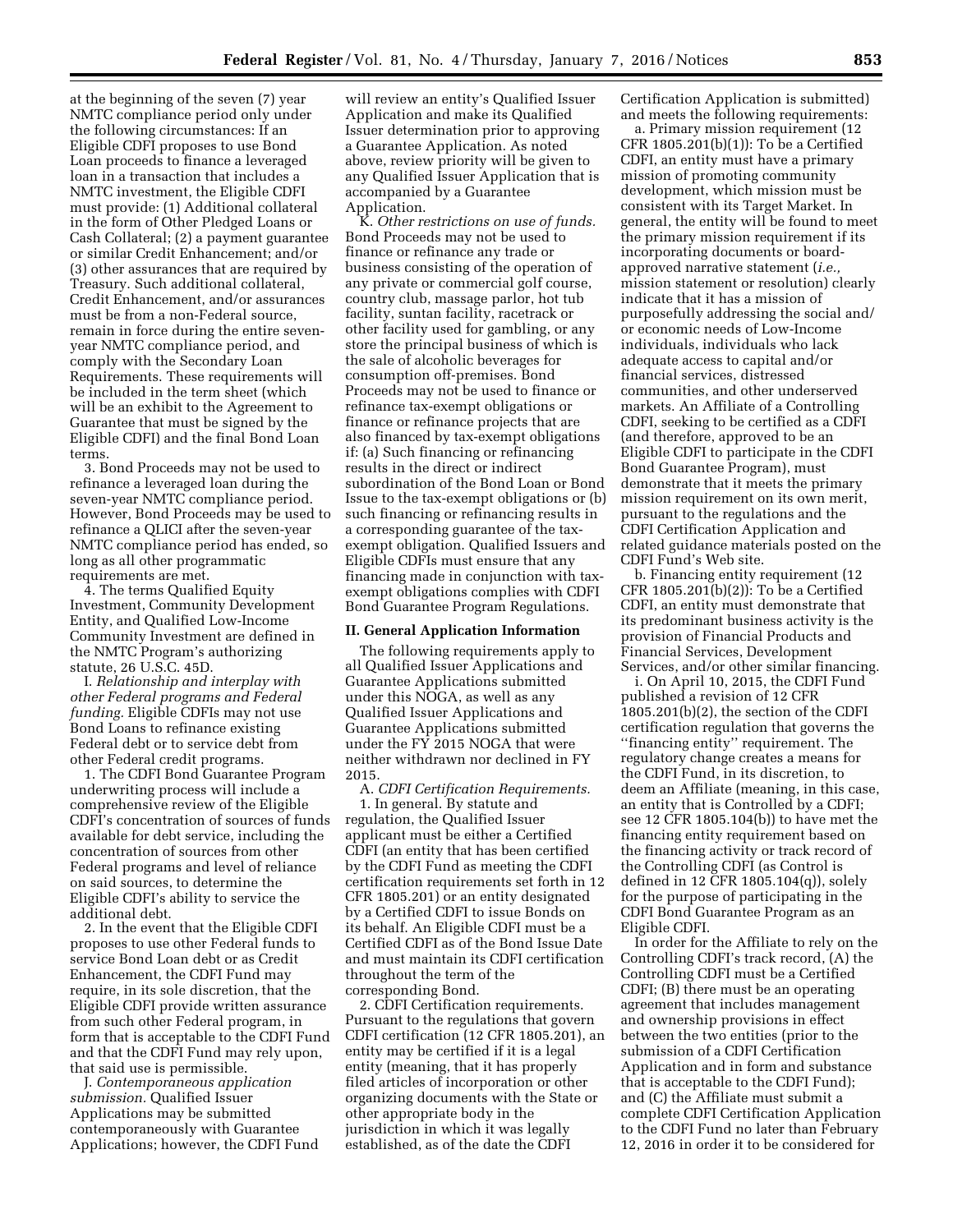CDFI certification and participation in the FY 2016 application round of the CDFI Bond Guarantee Program.

This regulatory revision affects only the Affiliate's ability to meet the financing entity requirement for purposes of CDFI certification: Said Affiliate must meet the other certification criteria in accordance with the existing regulations governing CDFI certification.

ii. The revised regulation also states that, solely for the purpose of participating in the CDFI Bond Guarantee Program, the Affiliate's provision of Financial Products and Financial Services, Development Services, and/or other similar financing transactions need not be arms-length in nature if such transaction is by and between the Affiliate and Controlling CDFI, pursuant to an operating agreement that includes management and ownership provisions and that is effective prior to the submission of a CDFI Certification Application and is in form and substance that is acceptable to the CDFI Fund.

iii. An Affiliate whose CDFI certification is based on the financing activity or track record of a Controlling CDFI is not eligible to receive financial or technical assistance awards or tax credit allocations under any other CDFI Fund program until such time that the Affiliate meets the financing entity requirement based on its own activity or track record.

iv. If an Affiliate elects to satisfy the financing entity requirement based on the financing activity or track record of a Controlling CDFI, and if the CDFI Fund approves such Affiliate as an Eligible CDFI for the purpose of participation in the CDFI Bond Guarantee Program, said Affiliate's CDFI certification will terminate if: (A) It does not enter into Bond Loan documents with its Qualified Issuer within one (1) year of the date that it signs the term sheet (which is an exhibit to the Agreement to Guarantee); (B) it ceases to be an Affiliate of the Controlling CDFI; or (C) it ceases to adhere to CDFI certification requirements.

v. An Affiliate electing to satisfy the financing entity requirement based on the financing activity or track record of a Controlling CDFI need not have completed any financing activities prior to the date the CDFI Certification Application is submitted or approved. However, the Affiliate and the Controlling CDFI must have entered into the operating agreement described in (b)(i) above, prior to such date, in form and substance that is acceptable to the CDFI Fund.

c. Target Market requirement (12 CFR 1805.201(b)(3)):

i. To be a Certified CDFI, an entity must serve at least one eligible Target Market (either an Investment Area or a Targeted Population) by directing at least 60% of all of its Financial Product activities to one or more eligible Target Market.

ii. Solely for the purpose of participation as an Eligible CDFI in the FY 2016 application round of the CDFI Bond Guarantee Program, an Affiliate of a Controlling CDFI may be deemed to meet the Target Market requirement by virtue of serving either:

(1) An Investment Area through ''borrowers or investees'' that serve the Investment Area or provide significant benefits to its residents (pursuant to 12 CFR  $1805.201(b)(3)(ii)(F)$ . For purposes of this NOGA, the term ''borrower'' or ''investee'' includes a borrower of a loan originated by the Controlling CDFI that has been transferred to the Affiliate as lender (which loan must meet Secondary Loan Requirements), pursuant to an operating agreement with the Affiliate that includes ownership/ investment and management provisions, which agreement must be in effect prior to the submission of a CDFI Certification Application and in form and substance that is acceptable to the CDFI Fund. Loans originated by the Controlling CDFI do not need to be transferred prior to application submission; however, such loans must be transferred before certification of the Affiliate is effective. If an Affiliate has more than one Controlling CDFIs, it may meet this Investment Area requirement through one or more of such Controlling CDFIs' Investment Areas; or

(2) a Targeted Population ''indirectly or through borrowers or investees that directly serve or provide significant benefits to such members'' (pursuant to 12 CFR 1805.201(b)(3)(iii)(B)) if a loan originated by the Controlling CDFI has been transferred to the Affiliate as lender (which loan must meet Secondary Loan Requirements) and the Controlling CDFI's financing entity activities serve the Affiliate's Targeted Population pursuant to an operating agreement that includes ownership/ investment and management provisions by and between the Affiliate and the Controlling CDFI, which agreement must be in effect prior to the submission of a CDFI Certification Application and in form and substance that is acceptable to the CDFI Fund. Loans originated by the Controlling CDFI do not need to be transferred prior to application submission; however, such loans must be transferred before certification of the Affiliate is effective. If an Affiliate has

more than one Controlling CDFI, it may meet this Targeted Population requirement through one or more of such Controlling CDFIs' Targeted Populations.

(iii) An Affiliate that meets the Target Market requirement through paragraphs (A) or (B) above, is not eligible to receive financial or technical assistance awards or tax credit allocations under any other CDFI Fund program until such time that the Affiliate meets the Target Market requirements based on its own activity or track record.

(iv) If an Affiliate elects to satisfy the target market requirement based on paragraphs  $(c)(2)(A)$  or  $(B)$  above, the Affiliate and the Controlling CDFI must have entered into the operating agreement described above, prior to the date that the CDFI Certification Application is submitted, in form and substance that is acceptable to the CDFI Fund.

d. Development Services requirement (12 CFR 1805.201(b)(4)): To be a Certified CDFI, an entity must provide Development Services in conjunction with its Financial Products. Solely for the purpose of participation as an Eligible CDFI in the FY 2016 application round of the CDFI Bond Guarantee Program, an Affiliate of a Controlling CDFI may be deemed to meet this requirement if: (i) Its Development Services are provided by the Controlling CDFI pursuant to an operating agreement that includes management and ownership provisions with the Controlling CDFI that is effective prior to the submission of a CDFI Certification Application and in form and substance that is acceptable to the CDFI Fund and (ii) the Controlling CDFI must have provided Development Services in conjunction with the transactions that the Affiliate is likely to purchase, prior to the date of submission of the CDFI Certification Application.

e. Accountability requirement (12 CFR 1805.201(b)(5)): To be a Certified CDFI, an entity must maintain accountability to residents of its Investment Area or Targeted Population through representation on its governing board and/or advisory board(s), or through focus groups, community meetings, and/or customer surveys. Solely for the purpose of participation as an Eligible CDFI in the FY 2016 application round of the CDFI Bond Guarantee Program, an Affiliate of a Controlling CDFI may be deemed to meet this requirement only if it has a governing board and/or advisory board that has the same composition as the Controlling CDFI and such governing board or advisory board has convened and/or conducted Affiliate business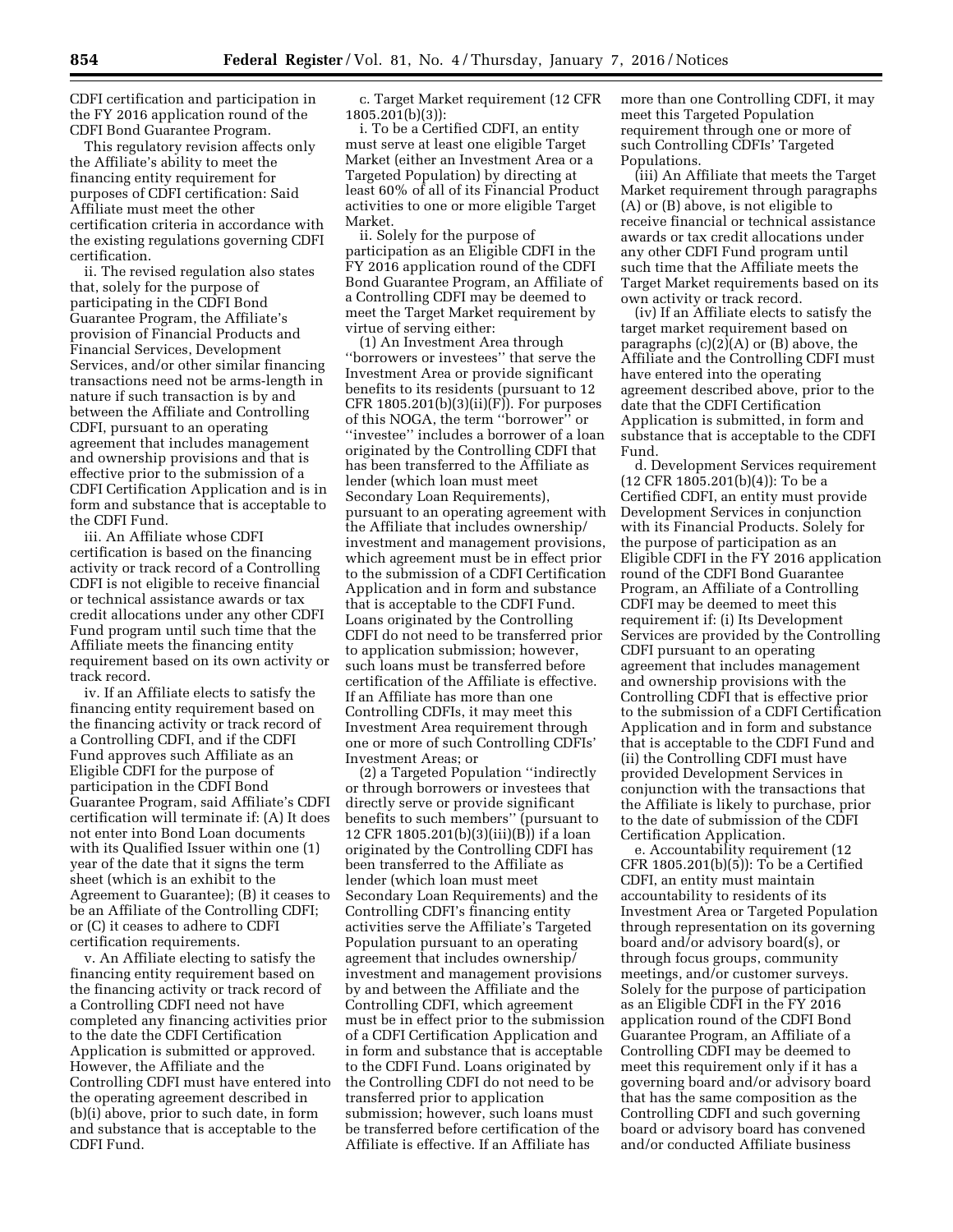prior to the date of submission of the CDFI Certification Application. If an Affiliate has multiple Controlling CDFIs, the governing board and/or advisory board may have a mixture of representatives from each Controlling CDFI so long as there is at least one representative from each Controlling CDFI.

f. Non-government entity requirement (12 CFR 1805.201(b)(6)): To be a Certified CDFI, an entity can neither be a government entity nor be controlled by one or more governmental entities.

g. For the FY 2016 application round of the CDFI Bond Guarantee Program, only one Affiliate per Controlling CDFI may participate as an Eligible CDFI. However, there may be more than one Affiliate participating as an Eligible CDFI in any given Bond Issue.

3. Operating agreement: An operating agreement between an Affiliate and its Controlling CDFI, as described above, must provide, in addition to the elements set forth above, among other items: (i) Conclusory evidence that the Controlling CDFI Controls the Affiliate, through investment and/or ownership; (ii) explanation of all roles, responsibilities and activities to be performed by the Controlling CDFI including, but not limited to, governance, financial management, loan underwriting and origination, recordkeeping, insurance, treasury services, human resources and staffing, legal counsel, dispositions, marketing, general administration, and financial reporting; (iii) compensation arrangements; (iv) the term and termination provisions; (v) indemnification provisions; (vi) management and ownership provisions; and (vii) default and recourse provisions.

4. For more detailed information on CDFI certification requirements, please review the CDFI certification regulation (12 CFR 1805.201, as revised on April 10, 2015) and CDFI Certification Application materials/guidance posted on the CDFI Fund's Web site. Interested parties should note that there are specific regulations and requirements that apply to Depository Institution Holding Companies, Insured Depository Institutions, Insured Credit Unions, and State-Insured Credit Unions.

5. Uncertified entities, including an Affiliate of a Controlling CDFI, that wish to apply to be certified and designated as an Eligible CDFI in the FY 2016 application round of the CDFI Bond Guarantee Program must submit a CDFI Certification Application to the CDFI Fund by 5:00 p.m. ET, February 12, 2016. Any CDFI Certification Application received after such date and

time, as well as incomplete applications that are not amended by the deadline, will not be considered for the FY 2016 application round of the CDFI Bond Guarantee Program.

6. In no event will the Secretary of the Treasury approve a Guarantee for a Bond from which a Bond Loan will be made to an entity that is not an Eligible CDFI. The Secretary must make FY 2016 Guarantee Application decisions, and the CDFI Fund must close the corresponding Bonds and Bond Loans, prior to the end of FY 2016 (September 30, 2016). Accordingly, it is essential that CDFI Certification Applications are submitted timely and in complete form, with all materials and information needed for the CDFI Fund to make a certification decision. Information on CDFI certification, the CDFI Certification Application, and application submission instructions may be found on the CDFI Fund's Web site at *[www.cdfifund.gov.](http://www.cdfifund.gov)* 

B. *Application Submission.*  1. Electronic submission. All Qualified Issuer Applications and Guarantee Applications must be submitted electronically through the CDFI Fund's internet-based myCDFIFund portal, which is accessed via the Awards Management Information System (AMIS). Applications sent by mail, fax, or other form will not be permitted, except in circumstances that the CDFI Fund, in its sole discretion, deems acceptable. Please note that Applications will not be accepted through Grants.gov.

2. Applicant identifier numbers. Please note that, pursuant to Office of Management and Budget (OMB) guidance (68 FR 38402), each Qualified Issuer applicant and Guarantee applicant must provide, as part of its Application, its Dun and Bradstreet Data Universal Numbering System (DUNS) number, as well as DUNS numbers for its proposed Program Administrator, its proposed Servicer, and each Certified CDFI that is included in the Qualified Issuer Application and Guarantee Application. In addition, each Application must include a valid and current Employer Identification Number (EIN), with a letter or other documentation from the IRS confirming the Qualified Issuer applicant's EIN, as well as EINs for its proposed Program Administrator, its proposed Servicer, and each Certified CDFIs that is included in any Application. An Application that does not include such DUNS numbers, EINs and documentation is incomplete and will be rejected by the CDFI Fund. Applicants should allow sufficient time for the IRS and/or Dun and Bradstreet

to respond to inquiries and/or requests for the required identification numbers.

3. System for Award Management (SAM). Any entity that needs to create a new account or update its current registration must register for a user account in SAM. Registering with SAM is required for each Qualified Issuer applicant, its proposed Program Administrator, its proposed Servicer, and each Certified CDFI that is included in any Application. The CDFI Fund will not consider any Applications that do not meet the requirement that each entity must be properly registered before the date of Application submission. The CDFI Fund does not manage the SAM registration process, so entities must contact SAM directly for issues related to registration. The CDFI Fund strongly encourages all applicants to ensure that their SAM registration (and the SAM registration for their Program Administrators, Servicers and each Certified CDFI that is included in the Qualified Issuer Application and Guarantee Application) is updated and that their accounts have not expired. For information regarding SAM registration, please visit *[https://www.sam.gov.](https://www.sam.gov)* 

4. AMIS accounts. Each Qualified Issuer applicant, its proposed Program Administrator, its proposed Servicer, and each Certified CDFI that is included in the Qualified Issuer Application or Guarantee Application must register User and Organization accounts in AMIS. Each such entity must be registered as an Organization and register at least one (1) User Account in AMIS. As AMIS is the CDFI Fund's primary means of communication with applicants with regard to its programs, each such entity must make sure that it updates the contact information in its AMIS account before any Application is submitted. For more information on AMIS, please visit the AMIS Landing Page at *[http://amis.cdfifund.gov/s/](http://amis.cdfifund.gov/s/AMISHome) [AMISHome.](http://amis.cdfifund.gov/s/AMISHome)* 

C. *Form of Application.* 

1. As of the date of this NOGA, the Qualified Issuer Application, the Guarantee Application and related application guidance may be found on the CDFI Bond Guarantee Program's page on the CDFI Fund's Web site at *[http://www.cdfifund.gov.](http://www.cdfifund.gov)* 

2. Paperwork Reduction Act. Under the Paperwork Reduction Act (44 U.S.C. chapter 35), an agency may not conduct or sponsor a collection of information, and an individual is not required to respond to a collection of information, unless it displays a valid OMB control number. Pursuant to the Paperwork Reduction Act, the Qualified Issuer Application, the Guarantee Application, and the Secondary Loan Requirements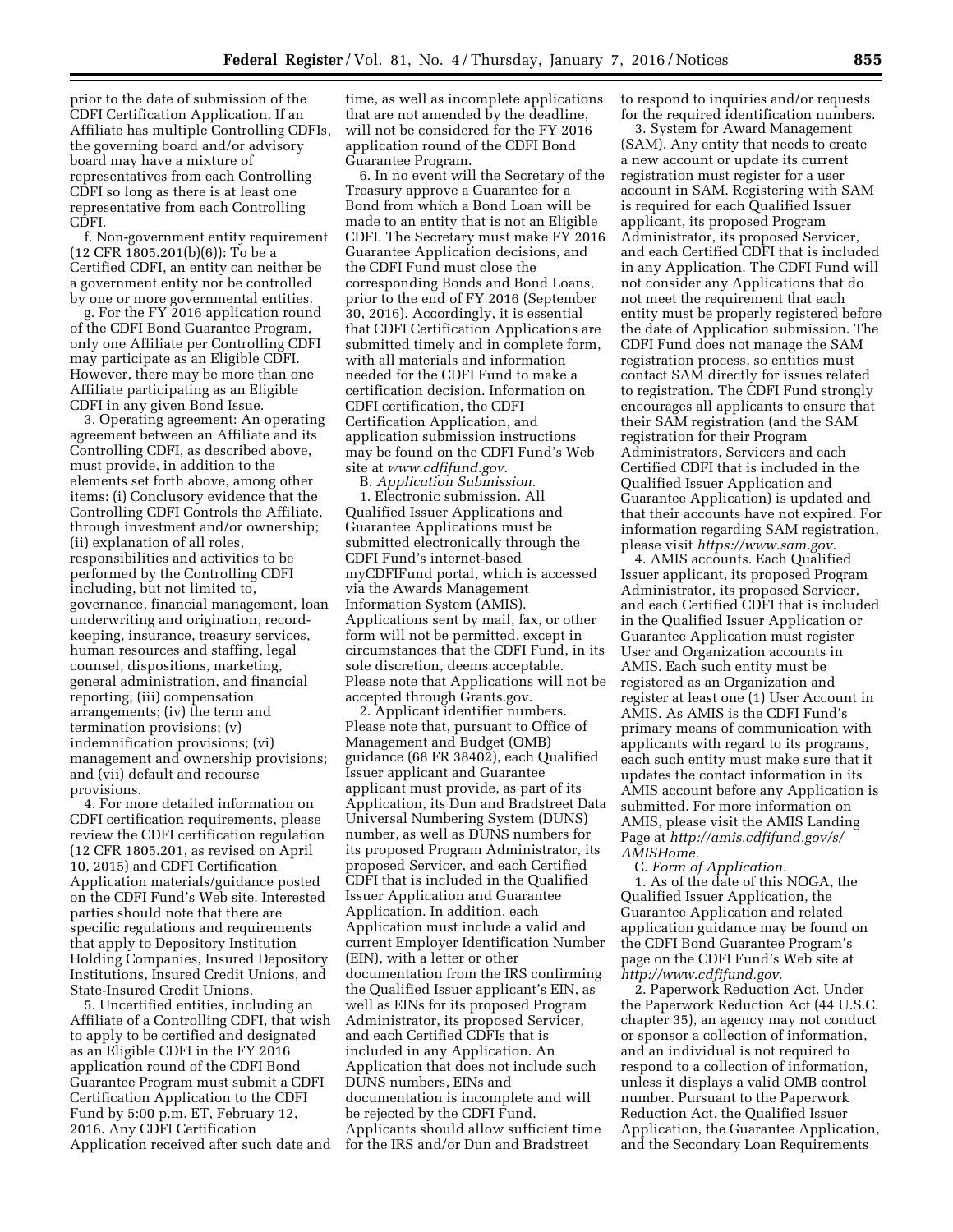have been assigned the following control number: 1559–0044.

3. Application deadlines. In order to be considered for the issuance of a Guarantee under FY 2016 program authority, Qualified Issuer Applications must be submitted by March 4, 2016 and Guarantee Applications must be submitted by March 18, 2016. Qualified Issuer Applications and Guarantee Applications received in FY 2015 that were neither withdrawn nor declined will be considered under FY 2016 authority. If applicable, CDFI Certification Applications must be received by the CDFI Fund by 5:00 p.m. ET, February 12, 2016.

4. Format. Detailed Qualified Issuer Application and Guarantee Application content requirements are found in the Applications and application guidance. The CDFI Fund will read only information requested in the Application and reserves the right not to read attachments or supplemental materials that have not been specifically requested in this NOGA, the Qualified Issuer or the Guarantee Application. Supplemental materials or attachments such as letters of public support or other statements that are meant to bias or influence the Application review process will not be read.

5. Application revisions. After submitting a Qualified Issuer Application or a Guarantee Application, the applicant will not be permitted to revise or modify the Application in any way unless authorized or requested by the CDFI Fund.

6. Material changes.

a. In the event that there are material changes after the submission of a Qualified Issuer Application prior to the designation as a Qualified Issuer, the applicant must notify the CDFI Fund of such material changes information in a timely and complete manner. The CDFI Fund will evaluate such material changes, along with the Qualified Issuer Application, to approve or deny the designation of the Qualified Issuer.

b. In the event that there are material changes after the submission of a Guarantee Application (including, but not limited to, a revision of the Capital Distribution Plan or a change in the Eligible CDFIs that are included in the Application) prior to or after the designation as a Qualified Issuer or approval of a Guarantee Application or Guarantee, the applicant must notify the CDFI Fund of such material changes information in a timely and complete manner. The Guarantor will evaluate such material changes, along with the Guarantee Application, to approve or deny the Guarantee Application and/or determine whether to modify the terms

and conditions of the Agreement to Guarantee. This evaluation may result in a delay of the approval or denial of a Guarantee Application.

D. *Eligibility and completeness review.* The CDFI Fund will review each Qualified Issuer and Guarantee Application to determine whether it is complete and the applicant meets eligibility requirements described in the Regulations, this NOGA, and the Applications. An incomplete Qualified Issuer Application or Guarantee Application, or one that does not meet eligibility requirements, will be rejected. If the CDFI Fund determines that additional information is needed to assess the Qualified Issuer's and/or the Certified CDFIs' ability to participate in and comply with the requirements of the CDFI Bond Guarantee Program, the CDFI Fund may require that the Qualified Issuer furnish additional, clarifying, confirming or supplemental information. If the CDFI Fund requests such additional, clarifying, confirming or supplemental information, the Qualified Issuer must provide it within the timeframes requested by the CDFI Fund. Until such information is provided to the CDFI Fund, the Qualified Issuer Application or Guarantee Application will not be moved forward for the substantive review process. The Guarantor shall approve or deny a Guarantee Application no later than 90 days after the date the Guarantee Application has been advanced for substantive review.

E. *Regulated entities.* In the case of Qualified Issuer applicants, proposed Program Administrators, proposed Servicers and Certified CDFIs that are included in the Qualified Issuer Application or Guarantee Application that are Insured Depository Institutions and Insured Credit Unions, the CDFI Fund will consider information provided by, and views of, the Appropriate Federal Banking Agencies. If any such entity is a CDFI bank holding company, the CDFI Fund will consider information provided by the Appropriate Federal Banking Agencies of the CDFI bank holding company and its CDFI bank(s). Throughout the Application review process, the CDFI Fund will consult with the Appropriate Federal Banking Agency about the applicant's financial safety and soundness. If the Appropriate Federal Banking Agency identifies safety and soundness concerns, the CDFI Fund will assess whether the concerns cause or will cause the applicant to be incapable of undertaking activities related to the CDFI Bond Guarantee Program. The CDFI Fund also reserves the right to require a regulated applicant to improve

safety and soundness conditions prior to being approved as a Qualified Issuer or Eligible CDFI. In addition, the CDFI Fund will take into consideration Community Reinvestment Act assessments of Insured Depository Institutions and/or their Affiliates.

F. *Prior CDFI Fund awardees.* All applicants must be aware that success under any of the CDFI Fund's programs is not indicative of success under this NOGA. Prior CDFI Fund awardees should note the following:

1. Pending resolution of noncompliance. If a Qualified Issuer applicant, its proposed Program Administrator, its proposed Servicer, or any of the Certified CDFIs included in the Qualified Issuer Application or Guarantee Application is a prior awardee or allocatee under any CDFI Fund program and (i) it has submitted reports to the CDFI Fund that demonstrate noncompliance with a previously executed agreement with the CDFI Fund, and (ii) the CDFI Fund has yet to make a final determination as to whether the entity is in default of its previously executed agreement, the CDFI Fund will consider the Qualified Issuer Application or Guarantee Application pending full resolution, in the sole determination of the CDFI Fund, of the noncompliance.

2. Previous findings of noncompliance. If a Qualified Issuer applicant, its proposed Program Administrator, its proposed Servicer, or any of the Certified CDFIs included in the Qualified Issuer Application or Guarantee Application is a prior awardee or allocatee under any CDFI Fund program and (i) it has submitted reports to the CDFI Fund that demonstrate noncompliance with a previously executed agreement with the CDFI Fund, and (ii) the CDFI Fund has made a final determination that the entity is noncompliant, but that such noncompliance is not an event of default under the applicable agreement (''Noncompliance, Not in Default of the applicable agreeement'' or ''NCND''), the CDFI Fund will consider the Qualified Issuer Application or Guarantee Application; however, it is strongly advised that the entity take action to address such noncompliance finding, as repeat findings of Noncompliance, Not in Default may result in a Default finding in future compliance reviews. If a default finding occurs during the period of review of the Application, the applicant and Applications may be deemed ineligible for further review. The CDFI Bond Guarantee Program staff cannot resolve compliance matters: Instead, please contact the CDFI Fund's Certification,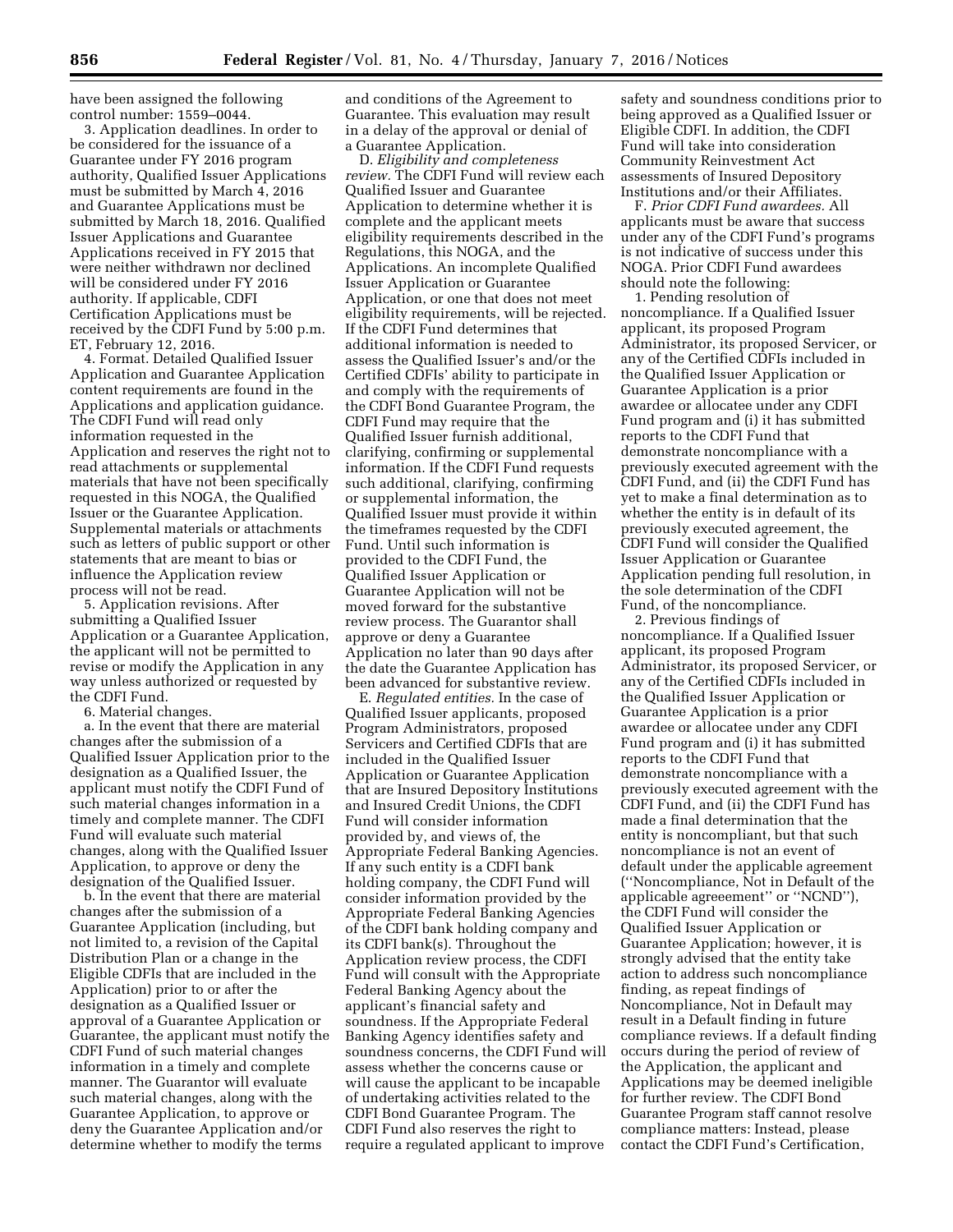Compliance Monitoring, and Evaluation Unit (CCME) if your organization has questions about its current compliance status or has been found not in compliance with a previously executed agreement with the CDFI Fund.

3. Default status. The CDFI Fund will not consider a Qualified Issuer Application or Guarantee Application if the applicant, its proposed Program Administrator, its proposed Servicer, or any of the Certified CDFIs included in the Qualified Issuer Application or Guarantee Application, is a prior awardee or allocatee under any CDFI Fund program and if, as of the date of Qualified Issuer Application or Guarantee Application submission, (i) the CDFI Fund has made a determination that such entity is in default of a previously executed agreement and (ii) the CDFI Fund has provided written notification of such determination to the Qualified Issuer applicant indicating the length of time the default status is effective. Such entities will be ineligible to submit a Qualified Issuer Application, or be included in such submission, as the case may be, so long as the applicant's, its proposed Program Administrator's, its proposed Servicer's, or such Certified CDFI's prior award or allocation remains in default status or such other time period as specified by the CDFI Fund in writing.

4. Undisbursed award funds. The CDFI Fund will not consider a Qualified Issuer Application or Guarantee Application, if the applicant, its proposed Program Administrator, its proposed Servicer, its Affiliate, or any Certified CDFI that is included in the Qualified Issuer Application or Guarantee Application, is an awardee under any CDFI Fund program and has undisbursed award funds (as defined below) as of the Qualified Issuer Application or Guarantee Application submission date. The CDFI Fund will include the combined undisbursed prior awards, as of the date of the Qualified Issuer Application submission, of the applicant, the proposed Program Administrator, the proposed Servicer, and any Certified CDFIs included in the application. For purposes of the calculation of undisbursed award funds for the Bank Enterprise Award (BEA) Program, only awards made to the Qualified Issuer applicant, its proposed Program Administrator, its proposed Servicer, and any Certified CDFI included in the Qualified Issuer Application, three to five calendar years prior to the end of the calendar year of the Qualified Issuer Application submission date are included. For purposes of the calculation of

undisbursed award funds for the CDFI Program, the Native American CDFI Assistance (NACA) Program, and the Capital Magnet Fund (CMF), only awards made to the Qualified Issuer applicant, its proposed Program Administrator, its proposed Servicer, and any Certified CDFI included in the Qualified Issuer Application, two to five calendar years prior to the end of the calendar year of the Qualified Issuer Application submission date are included.

Undisbursed awards cannot exceed five percent of the total includable awards for the Applicant's BEA/CDFI/ NACA/CMF awards as of the date of submission of the Qualified Issuer Application. The calculation of undisbursed award funds does not include: (i) Tax credit allocation authority made available through the New Markets Tax Credit Program; (ii) any award made available through the CDFI Bond Guarantee Program (iii) any award funds for which the CDFI Fund received a full and complete disbursement request from the awardee by the date of submission of the Qualified Issuer Application; (iv) any award funds for an award that has been terminated in writing by the CDFI Fund or de-obligated by the CDFI Fund; or (v) any award funds for an award that does not have a fully executed assistance or award agreement. The CDFI Fund strongly encourages Qualified Issuer applicants, proposed Program Administrators, proposed Servicers, and any Certified CDFIs included in a Qualified Issuer Application that wish to request disbursements of undisbursed funds from prior awards to provide the CDFI Fund with a complete disbursement request at least 10 business days prior to the date of submission of a Qualified Issuer Application.

G. *Review of Bond and Bond Loan documents.* Each Qualified Issuer and proposed Eligible CDFI will be required to certify that its appropriate senior management, and its respective legal counsel, has read the Regulations (set forth at 12 CFR part 1808, as well as the CDFI certification regulations set forth at 12 CFR 1805.201, as amended, and the environmental quality regulations set forth at 12 CFR part 1815) and the template Bond Documents and Bond Loan documents posted on the CDFI Fund's Web site including, but not limited to, the following: Bond Trust Indenture, Supplemental Indenture, Bond Loan Agreement, Promissory Note, Bond Purchase Agreement, Designation Notice, Secretary's Guarantee, Collateral Assignment, Reimbursement Note, Opinion of Bond

Counsel, Opinion of Counsel to the Borrower, Escrow Agreement, and Closing Checklist.

H. *Contact the CDFI Fund.* A Qualified Issuer applicant, its proposed Program Administrator, its proposed Servicer, or any Certified CDFIs included in the Qualified Issuer Application or Guarantee Application that are prior CDFI Fund awardees are advised to: (i) Comply with requirements specified in CDFI Fund assistance, allocation, and/or award agreement(s), and (ii) contact the CDFI Fund to ensure that all necessary actions are underway for the disbursement or deobligation of any outstanding balance of said prior award(s). Any such parties that are unsure about the disbursement status of any prior award should contact the CDFI Fund's Senior Resource Manager via email at *[CDFI.disburseinquiries@](mailto:CDFI.disburseinquiries@cdfi.treas.gov) [cdfi.treas.gov.](mailto:CDFI.disburseinquiries@cdfi.treas.gov)* All outstanding reports and compliance questions should be directed to CCME staff by email at *[ccme@cdfi.treas.gov](mailto:ccme@cdfi.treas.gov)* or by telephone at (202) 653–0423. The CDFI Fund will respond to applicants' reporting, compliance, or disbursement questions between the hours of 9:00 a.m. and 5:00 p.m. ET, starting on the date of the publication of this NOGA.

I. *Evaluating prior award performance.* In the case of a Qualified Issuer, a proposed Program Administrator, a proposed Servicer, or Certified CDFI that has received awards from other Federal programs, the CDFI Fund reserves the right to contact officials from the appropriate Federal agency or agencies to determine whether the entity is in compliance with current or prior award agreements, and to take such information into consideration before issuing a Guarantee. In the case of such an entity that has previously received funding through any CDFI Fund program, the CDFI Fund will review the entity's compliance history with the CDFI Fund, including any history of providing late reports, and consider such history in the context of organizational capacity and the ability to meet future reporting requirements.

The CDFI Fund may also bar from consideration any such entity that has, in any proceeding instituted against it in, by, or before any court, governmental, or administrative body or agency, received a final determination within the last two years indicating that the entity has discriminated on the basis of race, color, national origin, disability, age, marital status, receipt of income from public assistance, religion, or sex, including, but not limited, to discrimination under (i) Title VI of the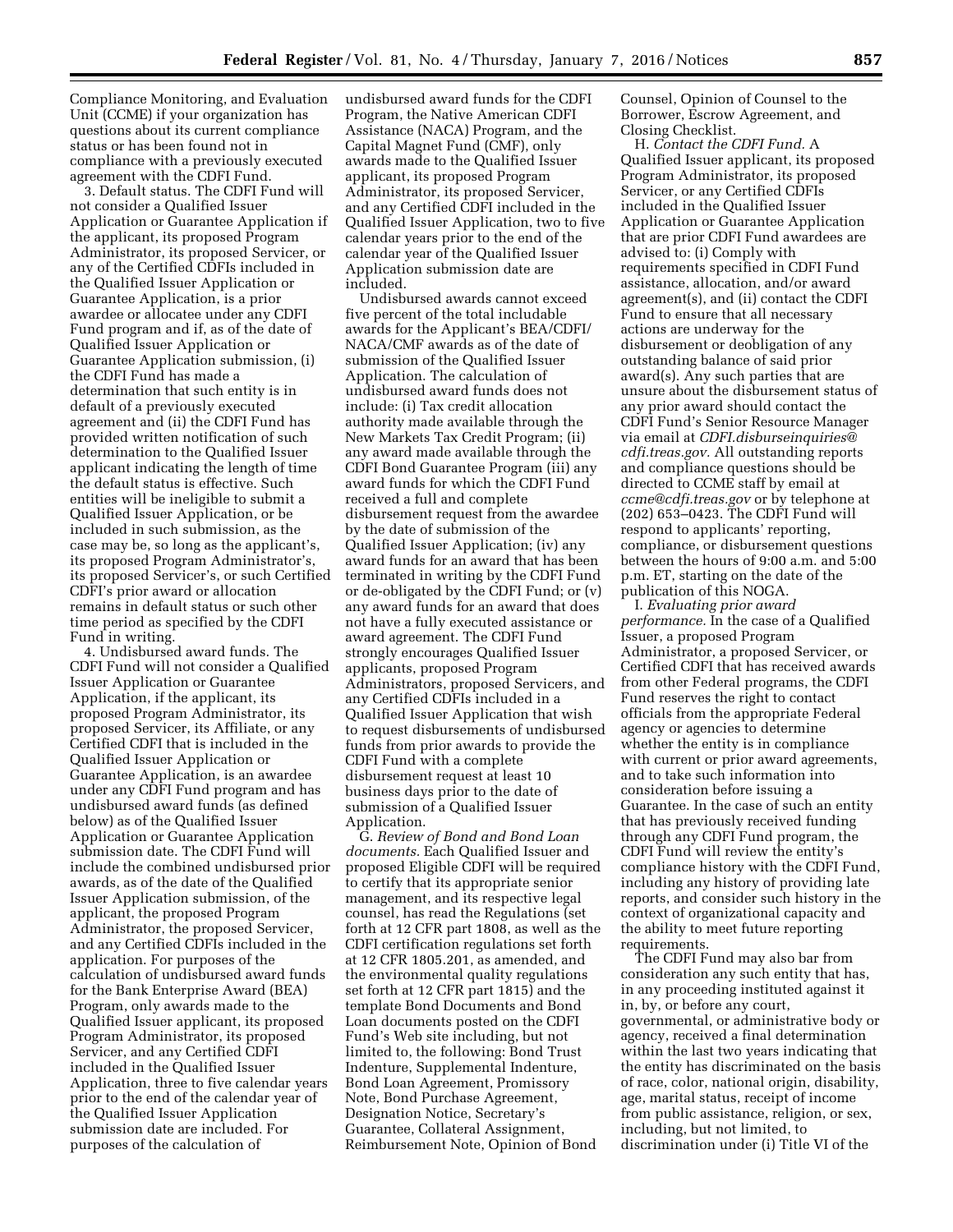Civil Rights Act of 1964 (Pub. L. 88– 352) which prohibits discrimination on the basis of race, color or national origin; (ii) Title IX of the Education Amendments of 1972, as amended (20 U.S.C. 1681–1683, 1685–1686), which prohibits discrimination on the basis of sex; (iii) Section 504 of the Rehabilitation Act of 1973, as amended (29 U.S.C. 794), which prohibits discrimination on the basis of handicaps; (iv) the Age Discrimination Act of 1975, as amended (42 U.S.C. 6101–6107), which prohibits discrimination on the basis of age; (v) the Drug Abuse Office and Treatment Act of 1972 (Pub. L. 92–255), as amended, relating to nondiscrimination on the basis of drug abuse; (vi) the Comprehensive Alcohol Abuse and Alcoholism Prevention, Treatment and Rehabilitation Act of 1970 (Pub. L. 91– 616), as amended, relating to nondiscrimination on the basis of alcohol abuse or alcoholism; (vii) Sections 523 and 527 of the Public Health Service Act of 1912 (42 U.S.C. 290 dd–3 and 290 ee–3), as amended, relating to confidentiality of alcohol and drug abuse patient records; (viii) Title VIII of the Civil Rights Act of 1968 (42 U.S.C. 3601 *et seq.*), as amended, relating to nondiscrimination in the sale, rental or financing of housing; (ix) any other nondiscrimination provisions in the specific statute(s) under which Federal assistance is being made; and (x) the requirements of any other nondiscrimination statutes which may apply to the CDFI Bond Guarantee Program.

J. *Changes to review procedures.* The CDFI Fund reserves the right to change its completeness, eligibility and evaluation criteria and procedures if the CDFI Fund deems it appropriate. If such changes materially affect the CDFI Fund's decision to approve or deny a Qualified Issuer Application, the CDFI Fund will provide information regarding the changes through the CDFI Fund's Web site.

K. *Decisions are final.* The CDFI Fund's Qualified Issuer Application decisions are final. The Guarantor's Guarantee Application decisions are final. There is no right to appeal the decisions. Any applicant that is not approved by the CDFI Fund or the Guarantor may submit a new Application and will be considered based on the newly submitted Application. Such newly submitted Applications will be reviewed along with all other pending Applications in the order in which they are received, or by such other criteria that the CDFI Fund may establish, in its sole discretion.

# **III. Qualified Issuer Application**

A. *General.* This NOGA invites interested parties to submit a Qualified Issuer Application to be approved as a Qualified Issuer under the CDFI Bond Guarantee Program.

1. Qualified Issuer. The Qualified Issuer is a Certified CDFI, or an entity designated by a Certified CDFI to issue Bonds on its behalf, that meets the requirements of the Regulations and this NOGA, and that has been approved by the CDFI Fund pursuant to review and evaluation of its Qualified Issuer Application. The Qualified Issuer will, among other duties: (i) Organize the Eligible CDFIs that have designated it to serve as their Qualified Issuer; (ii) prepare and submit a complete and timely Qualified Issuer and Guarantee Application to the CDFI Fund; (iii) if the Qualified Issuer Application is approved by the CDFI Fund and the Guarantee Application is approved by the Guarantor, prepare the Bond Issue; (iv) manage all Bond Issue servicing, administration, and reporting functions; (v) make Bond Loans; (vi) oversee the financing or refinancing of Secondary Loans; (vii) ensure compliance throughout the duration of the Bond with all provisions of the Regulations, and Bond Documents and Bond Loan Documents entered into between the Guarantor, the Qualified Issuer, and the Eligible CDFI; and (viii) ensure that the Master Servicer/Trustee complies with the Bond Trust Indenture and all other applicable regulations. Further, the role of the Qualified Issuer also is to ensure that its proposed Eligible CDFI applicants possess adequate and well performing assets to support the debt service of the proposed Bond Loan.

2. Qualified Issuer Application. The Qualified Issuer Application is the document that an entity seeking to serve as a Qualified Issuer submits to the CDFI Fund to apply to be approved as a Qualified Issuer prior to consideration of a Guarantee Application.

3. Qualified Issuer Application evaluation, general. Each Qualified Issuer Application will be evaluated by the CDFI Fund and, if acceptable, the applicant will be approved as a Qualified Issuer, in the sole discretion of the CDFI Fund. The CDFI Fund's Qualified Issuer Application review and evaluation process is based on established procedures, which may include interviews of applicants and/or site visits to applicants conducted by the CDFI Fund. Through the Application review process, the CDFI Fund will evaluate Qualified Issuer applicants on a merit basis and in a fair and consistent manner. Each Qualified

Issuer applicant will be reviewed on its ability to successfully carry out the responsibilities of a Qualified Issuer throughout the life of the Bond. The Applicant must currently meet the criteria established in the Regulations to be deemed a Qualified Issuer. Qualified Issuer Applications that are forwardlooking or speculate as to the eventual acquisition of the required capabilities and criteria are unlikely to be approved. Qualified Issuer Application processing will be initiated in chronological order by date of receipt; however, Qualified Issuer Applications that are incomplete or require the CDFI Fund to request additional or clarifying information may delay the ability of the CDFI Fund to deem the Qualified Application complete and move it to the next phase of review. Submitting a substantially incomplete application earlier than other applicants does not ensure first approval.

B. *Qualified Issuer Application: Eligibility.* 

1. CDFI certification requirements. The Qualified Issuer applicant must be a Certified CDFI or an entity designated by a Certified CDFI to issue Bonds on its behalf.

2. Designation and attestation by Certified CDFIs. An entity seeking to be approved by the CDFI Fund as a Qualified Issuer must be designated as a Qualified Issuer by at least one Certified CDFI. A Qualified Issuer may not designate itself. The Qualified Issuer applicant will prepare and submit a complete and timely Qualified Issuer Application to the CDFI Fund in accordance with the requirements of the Regulations, this NOGA, and the Application. A Certified CDFI must attest in the Qualified Issuer Application that it has designated the Qualified Issuer to act on its behalf and that the information in the Qualified Issuer Application regarding it is true, accurate and complete.

C. *Substantive review and approval process.* 

1. Substantive review

a. If the CDFI Fund determines that the Qualified Issuer Application is complete and eligible, the CDFI Fund will undertake a substantive review in accordance with the criteria and procedures described in the Regulations, this NOGA, the Qualified Issuer Application, and CDFI Bond Guarantee Program policies.

b. As part of the substantive evaluation process, the CDFI Fund reserves the right to contact the Qualified Issuer applicant (as well as its proposed Program Administrator, its proposed Servicer, and each designating Certified CDFI in the Qualified Issuer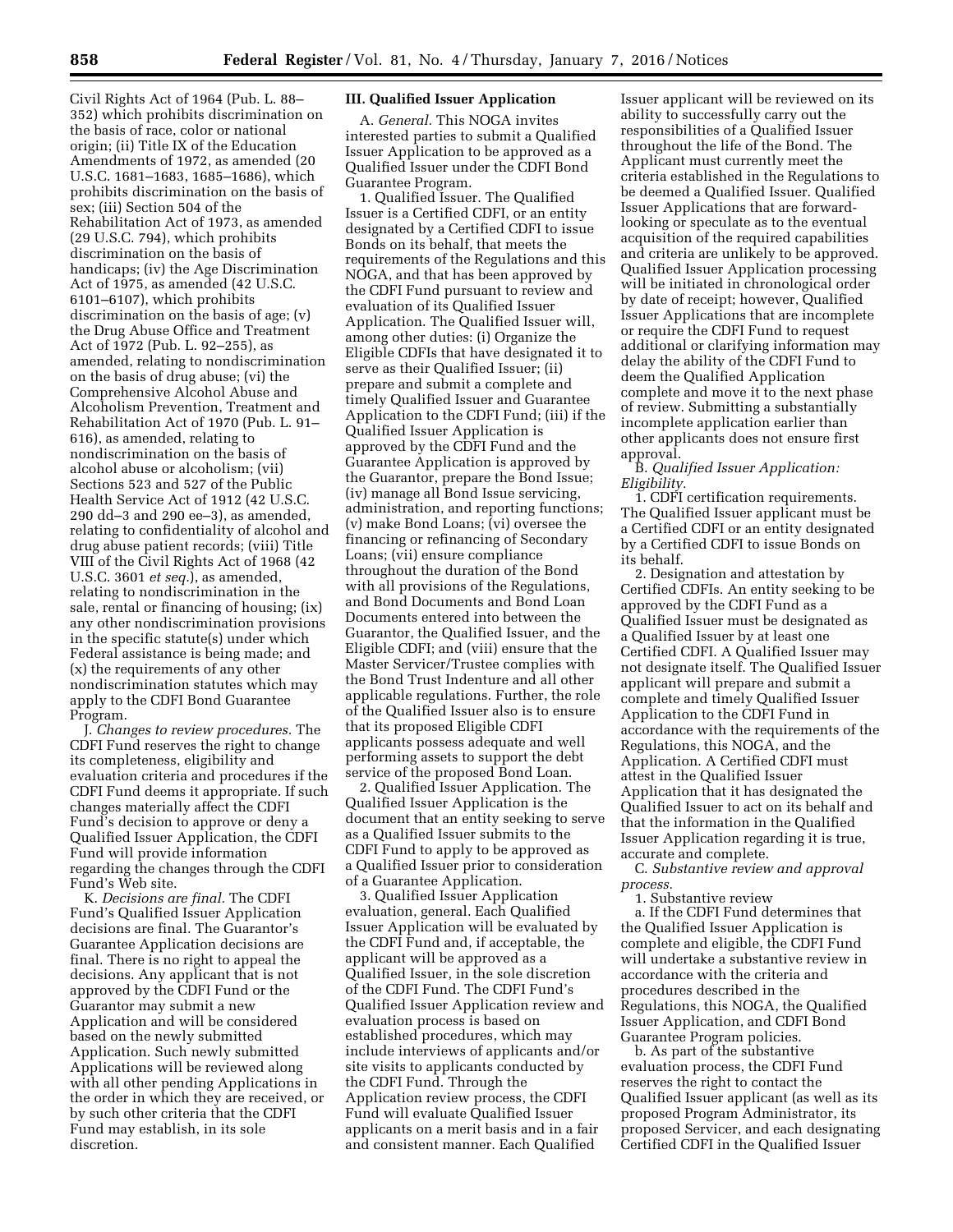Application) by telephone, email, mail, or through on-site visits for the purpose of obtaining additional, clarifying, confirming, or supplemental application information. The CDFI Fund reserves the right to collect such additional, clarifying, confirming, or supplemental information from said entities as it deems appropriate. If contacted for additional, clarifying, confirming, or supplemental information, said entities must respond within the time parameters set by the CDFI Fund or the Qualified Issuer Application will be rejected.

2. Qualified Issuer criteria. In total, there are more than 60 individual criteria or sub-criteria used to evaluate a Qualified Issuer applicant and all materials provided in the Qualified Issuer Application will be used to evaluate the applicant. Qualified Issuer determinations will be made based on Qualified Issuer applicants' experience and expertise, in accordance with the following criteria:

a. Organizational capability.

i. The Qualified Issuer applicant must demonstrate that it has the appropriate expertise, capacity, experience, and qualifications to issue Bonds for Eligible Purposes, or is otherwise qualified to serve as Qualified Issuer, as well as manage the Bond Issue on the terms and conditions set forth in the Regulations, this NOGA, and the Bond Documents, satisfactory to the CDFI Fund.

ii. The Qualified Issuer applicant must demonstrate that it has the appropriate expertise, capacity, experience and qualifications to originate, underwrite, service and monitor Bond Loans for Eligible Purposes, targeted to Low-Income Areas and Underserved Rural Areas.

iii. The Qualified Issuer applicant must demonstrate that it has the appropriate expertise, capacity, experience and qualifications to manage the disbursement process set forth in the Regulations at 12 CFR 1808.302 and 1808.307.

b. Servicer. The Qualified Issuer applicant must demonstrate that it has (either directly or contractually through another designated entity) the appropriate expertise, capacity, experience and qualifications, or is otherwise qualified to serve as Servicer. The Qualified Issuer Application must provide information that demonstrates that the Qualified Issuer's Servicer has the expertise, capacity, experience and qualifications necessary to perform certain required administrative duties (including, but not limited to, Bond Loan servicing functions).

c. Program Administrator. The Qualified Issuer applicant must

demonstrate that it has (either directly or contractually through another designated entity) the appropriate expertise, capacity, experience and qualifications, or is otherwise qualified to serve as Program Administrator. The Qualified Issuer Application must provide information that demonstrates that the Qualified Issuer's Program Administrator has the expertise, capacity, experience and qualifications necessary to perform certain required administrative duties (including, but not limited to, compliance monitoring and reporting functions).

d. Strategic alignment. The Qualified Issuer applicant will be evaluated on its strategic alignment with the CDFI Bond Guarantee Program on factors that include, but are not limited to: (i) Its mission's strategic alignment with community and economic development objectives set forth in the Riegle Act at 12 U.S.C. 4701; (ii) its strategy for deploying the entirety of funds that may become available to the Qualified Issuer through the proposed Bond Issue; (iii) its experience providing up to 30-year capital to CDFIs or other borrowers in Low-Income Areas or Underserved Rural Areas as such terms are defined in the Regulations at 12 CFR 1808.102; (iv) its track record of activities relevant to its stated strategy; and (v) other factors relevant to the Qualified Issuer's strategic alignment with the program.

e. Experience. The Qualified Issuer applicant will be evaluated on factors that demonstrate that it has previous experience: (i) Performing the duties of a Qualified Issuer including issuing bonds, loan servicing, program administration, underwriting, financial reporting, and loan administration; (ii) lending in Low-Income Areas and Underserved Rural Areas; and (iii) indicating that the Qualified Issuer's current principals and team members have successfully performed the required duties, and that previous experience is applicable to the current principals and team members.

f. Management and staffing. The Qualified Issuer applicant must demonstrate that it has sufficiently strong management and staffing capacity to undertake the duties of Qualified Issuer. The applicant must also demonstrate that its proposed Program Administrator and its proposed Servicer have sufficiently strong management and staffing capacity to undertake their respective requirements under the CDFI Bond Guarantee Program. Strong management and staffing capacity is evidenced by factors that include, but are not limited to: (i) A sound track record of delivering on past performance; (ii) a documented

succession plan; (iii) organizational stability including staff retention; and (iv) a clearly articulated, reasonable and well-documented staffing plan.

g. Financial strength. The Qualified Issuer applicant must demonstrate the strength of its financial capacity and activities including, among other items, financially sound business practices relative to the industry norm for bond issuers, as evidenced by reports of Appropriate Federal Banking Agencies, Appropriate State Agencies, or auditors. Such financially sound business practices will demonstrate: (i) The financial wherewithal to perform activities related to the Bond Issue such as administration and servicing; (ii) the ability to originate, underwrite, close, and disburse loans in a prudent manner; (iii) whether the applicant is depending on external funding sources and the reliability of long-term access to such funding; (iv) whether there are foreseeable counterparty issues or credit concerns that are likely to affect the applicant's financial stability; and (v) a budget that reflects reasonable assumptions about upfront costs as well as ongoing expenses and revenues.

h. Systems and information technology. The Qualified Issuer applicant must demonstrate that it (as well as its proposed Program Administrator and its proposed Servicer) has, among other things: (i) A strong information technology capacity and the ability to manage loan servicing, administration, management and document retention; (ii) appropriate office infrastructure and related technology to carry out the CDFI Bond Guarantee Program activities; and (iii) sufficient backup and disaster recovery systems to maintain uninterrupted business operations.

i. Pricing structure. The Qualified Issuer applicant must provide its proposed pricing structure for performing the duties of Qualified Issuer, including the pricing for the roles of Program Administrator and Servicer. Although the pricing structure and fees shall be decided by negotiation between market participants without interference or approval by the CDFI Fund, the CDFI Fund will evaluate whether the Qualified Issuer applicant's proposed pricing structure is feasible to carry out the responsibilities of a Qualified Issuer over the life of the Bond and sound implementation of the program.

j. Other criteria. The Qualified Issuer applicant must meet such other criteria as may be required by the CDFI Fund, as set forth in the Qualified Issuer Application or required by the CDFI Fund in its sole discretion, for the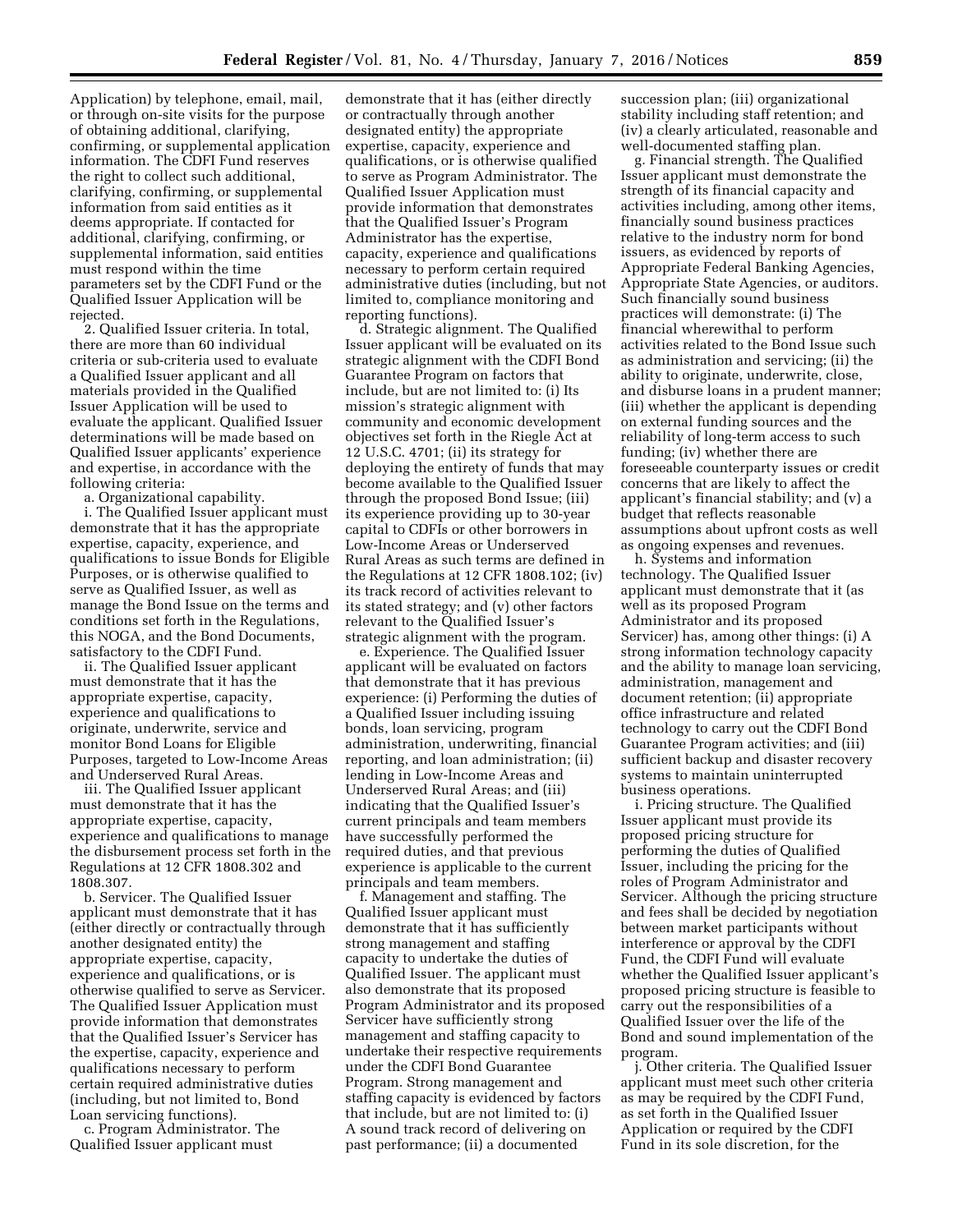purposes of evaluating the merits of a Qualified Issuer Application. The CDFI Fund may request an on-site review of Qualified Issuer applicant to confirm materials provided in the written application, as well as to gather additional due diligence information. The on-site reviews are a critical component of the application review process and will generally be conducted for all applicants not regulated by an Appropriate Federal Banking Agency or Appropriate State Agency. The CDFI Fund reserves the right to conduct a site visit of regulated entities, in its sole discretion.

k. Third-party data sources. The CDFI Fund, in its sole discretion, may consider information from third-party sources including, but not limited to, periodicals or publications, publicly available data sources, or subscriptions services for additional information about the Qualified Issuer applicant, the proposed Program Administrator, the proposed Servicer and each Certified CDFI that is included in the Qualified Issuer Application. Any additional information received from such thirdparty sources will be reviewed and evaluated through a systematic and formalized process.

D. *Notification of Qualified Issuer determination.* Each Qualified Issuer applicant will be informed of the CDFI Fund's decision in writing, by email using the addresses maintained in the entity's AMIS account. The CDFI Fund will not notify the proposed Program Administrator, the proposed Servicer, or the Certified CDFIs included in the Qualified Issuer Application of its decision regarding the Qualified Issuer Application; such contacts are the responsibility of the Qualified Issuer applicant.

E. *Qualified Issuer Application rejection.* In addition to substantive reasons based on the merits of its review, the CDFI Fund reserves the right to reject a Qualified Issuer Application if information (including administrative errors) comes to the attention of the CDFI Fund that adversely affects an applicant's eligibility, adversely affects the CDFI Fund's evaluation of a Qualified Issuer Application, or indicates fraud or mismanagement on the part of a Qualified Issuer applicant or its proposed Program Administrator, its proposed Servicer, and any Certified CDFI included in the Qualified Issuer Application. If the CDFI Fund determines that any portion of the Qualified Issuer Application is incorrect in any material respect, the CDFI Fund reserves the right, in its sole discretion, to reject the Application.

## **IV. Guarantee Applications**

A. *General.* This NOGA invites Qualified Issuers to submit a Guarantee Application to be approved for a Guarantee under the CDFI Bond Guarantee Program.

1. Guarantee Application.

a. The Guarantee Application is the application document that a Qualified Issuer (in collaboration with the Eligible CDFI(s) that seek to be included in the proposed Bond Issue) must submit to the CDFI Fund in order to apply for a Guarantee. The Qualified Issuer shall provide all required information in its Guarantee Application to establish that it meets all criteria set forth in the Regulations at 12 CFR 1808.501 and this NOGA and can carry out all CDFI Bond Guarantee Program requirements including, but not limited to, information that demonstrates that the Qualified Issuer has the appropriate expertise, capacity, and experience and is qualified to make, administer and service Bond Loans for Eligible Purposes.

b. The Guarantee Application comprises a Capital Distribution Plan and at least one Secondary Capital Distribution Plan, as well as all other requirements set forth in this NOGA or as may be required by the Guarantor and the CDFI Fund in their sole discretion, for the evaluation and selection of Guarantee applicants.

2. Guarantee Application evaluation, general. The Guarantee Application review and evaluation process will be based on established standard procedures, which may include interviews of applicants and/or site visits to applicants conducted by the CDFI Fund. Through the Application review process, the CDFI Fund will evaluate Guarantee applicants on a merit basis and in a fair and consistent manner. Each Guarantee applicant will be reviewed on its ability to successfully implement and carry out the activities proposed in its Guarantee Application throughout the life of the Bond. Eligible CDFIs must currently meet the criteria established in the Regulations to participate in the CDFI Bond Guarantee Program. Guarantee Applications that are forward-looking or speculate as to the eventual acquisition of the required capabilities and criteria by the Eligible CDFI(s) are unlikely to be approved. Guarantee Application processing will be initiated in chronological order by date of receipt; however, Guarantee Applications that are incomplete or require the CDFI Fund to request additional or clarifying information may delay the ability of the CDFI Fund to deem the Guarantee Application

complete and move it to the next phase of review. Submitting a substantially incomplete application earlier than other applicants does not ensure first approval.

B. *Guarantee Application: Eligibility.*  1. Eligibility; CDFI certification requirements. If approved for a Guarantee, each Eligible CDFI must be a Certified CDFI as of the Bond Issue Date and must maintain its respective CDFI certification throughout the term of the corresponding Bond. For more information on CDFI Certification and the certification of affiliated entities, including the deadlines for submission of certification applications, see part II of this NOGA.

2. Qualified Issuer as Eligible CDFI. A Qualified Issuer may not participate as an Eligible CDFI within its own Bond Issue, but may participate as an Eligible CDFI in a Bond Issue managed by another Qualified Issuer.

3. Attestation by proposed Eligible CDFIs. Each proposed Eligible CDFI must attest in the Guarantee Application that it has designated the Qualified Issuer to act on its behalf and that the information pertaining to the Eligible CDFI in the Guarantee Application is true, accurate and complete. Each proposed Eligible CDFI must also attest in the Guarantee Application that it will use Bond Loan proceeds for Eligible Purposes and that Secondary Loans will be financed or refinanced in accordance with the applicable Secondary Loan Requirements.

C. *Guarantee Application: Preparation.* When preparing the Guarantee Application, the Eligible CDFIs and Qualified Issuer must collaborate to determine the composition and characteristics of the Bond Issue, ensuring compliance with the Act, the Regulations, and this NOGA. The Qualified Issuer is responsible for the collection, preparation, verification and submission of the Eligible CDFI information that is presented in the Guarantee Application. The Qualified Issuer will submit the Guarantee Application for the proposed Bond Issue, including any information provided by the proposed Eligible CDFIs. In addition, the Qualified Issuer will serve as the primary point of contact with the CDFI Fund during the Guarantee Application review and evaluation process.

D. *Review and approval process.* 

1. Substantive review.

a. If the CDFI Fund determines that the Guarantee Application is complete and eligible, the CDFI Fund will undertake a substantive review in accordance with the criteria and procedures described in the Regulations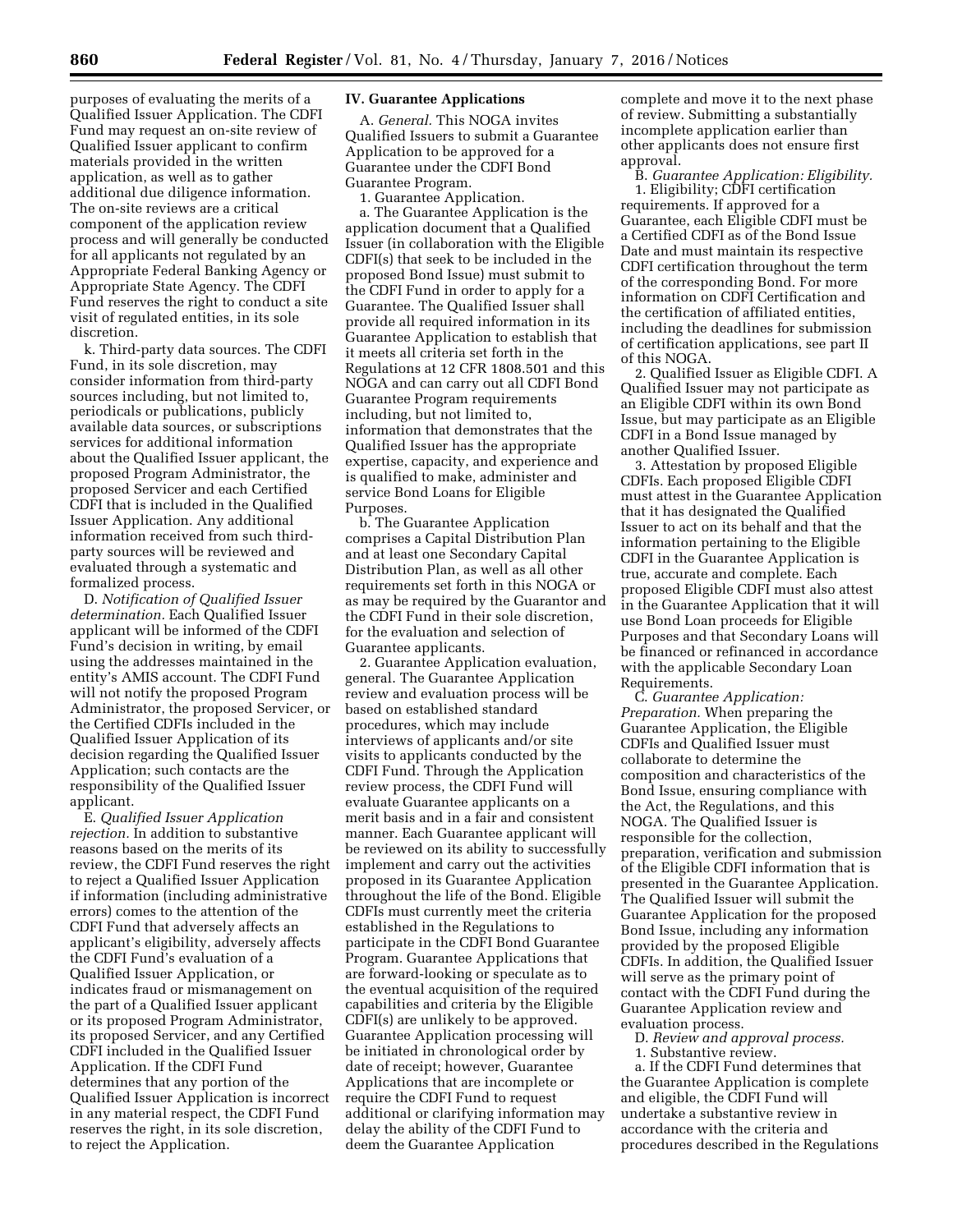at 12 CFR 1808.501, this NOGA, and the Guarantee Application. The substantive review of the Guarantee Application will include due diligence, underwriting, credit risk review, and Federal credit subsidy calculation, in order to determine the feasibility and risk of the proposed Bond Issue, as well as the strength and capacity of the Qualified Issuer and each proposed Eligible CDFI. Each proposed Eligible CDFI will be evaluated independently of the other proposed Eligible CDFIs within the proposed Bond Issue; however, the Bond Issue must then cumulatively meet all requirements for Guarantee approval. In general, applicants are advised that proposed Bond Issues that include a large number of proposed Eligible CDFIs are likely to substantially increase the review period.

b. As part of the substantive review process, the CDFI Fund may contact the Qualified Issuer (as well as the proposed Eligible CDFIs included in the Guarantee Application) by telephone, email, mail, or through an on-site visit for the sole purpose of obtaining additional, clarifying, confirming, or supplemental application information. The CDFI Fund reserves the right to collect such additional, clarifying, confirming or supplemental information as it deems appropriate. If contacted for additional, clarifying, confirming, or supplemental information, said entities must respond within the time parameters set by the CDFI Fund or the Guarantee Application will be rejected.

2. Guarantee Application criteria.

a. In general, a Guarantee Application will be evaluated based on the strength and feasibility of the proposed Bond Issue, as well as the creditworthiness and performance of the Qualified Issuer and the proposed Eligible CDFIs. Guarantee Applications must demonstrate that each proposed Eligible CDFI has the capacity for its respective Bond Loan to be a secured, general recourse obligation of the proposed Eligible CDFI and to deploy the Bond Loan proceeds within the required disbursement timeframe as described in the Regulations. Unless receiving significant third-party support, support from a Controlling CDFI, or Credit Enhancements, Eligible CDFIs should not request Bond Loans greater than their current total asset size or which would otherwise significantly impair their net asset or net equity position. In general, an applicant requesting a Bond Loan more than 50 percent of its total asset size should be prepared to clearly demonstrate that it has a reasonable plan to scale its operations prudently and in a manner that does not impair its net asset or net equity position. Further,

an entity with a limited operating history or a history of operating losses is unlikely to meet the strength and feasibility requirements of the CDFI Bond Guarantee Program, unless it receives significant third-party support, support from a Controlling CDFI, or Credit Enhancements.

b. The Capital Distribution Plan must demonstrate the Qualified Issuer's comprehensive plan for lending, disbursing, servicing and monitoring each Bond Loan in the Bond Issue. It includes, among other information, the following components:

i. Statement of Proposed Sources and Uses of Funds: Pursuant to the requirements set forth in the Regulations at 12 CFR1808.102(bb) and 1808.301, the Qualified Issuer must provide: (A) A description of the overall plan for the Bond Issue; (B) a description of the proposed uses of Bond Proceeds and proposed sources of funds to repay principal and interest on the proposed Bond and Bond Loans; (C) a certification that 100 percent of the principal amount of the proposed Bond will be used to make Bond Loans for Eligible Purposes on the Bond Issue Date; and (D) description of the extent to which the proposed Bond Loans will serve Low-Income Areas or Underserved Rural Areas;

ii. Bond Issue Qualified Issuer cash flow model: The Qualified Issuer must provide a cash flow model displaying the orderly repayment of the Bond and the Bond Loans according to their respective terms. The cash flow model shall include disbursement and repayment of Bonds, Bond Loans, and Secondary Loans. The cash flow model shall match the aggregated cash flows from the Secondary Capital Distribution Plans of each of the underlying Eligible CDFIs in the Bond Issue pool. Such information must describe the expected distribution of asset classes to which each Eligible CDFI expects to disburse funds, the proposed disbursement schedule, quarterly or semi-annual amortization schedules, interest-only periods, maturity date of each advance of funds, and assumed net interest margin on Secondary Loans above the assumed Bond Loan rate;

iii. Organizational capacity: If not submitted concurrently, the Qualified Issuer must attest that no material changes have occurred since the time that it submitted the Qualified Issuer Application;

iv. Credit Enhancement (if applicable): The Qualified Issuer must provide information about the adequacy of proposed risk mitigation provisions designed to protect the financial interests of the Federal Government,

either directly or indirectly through supporting the financial strength of the Bond Issue. This includes, but is not limited to, the amount and quality of any Credit Enhancements, terms and specific conditions such as renewal options, and any limiting conditions or revocability by the provider of the Credit Enhancement. For any thirdparty providing a Credit Enhancement, the Qualified Issuer must provide the most recent three years of audited financial statements and a brief analysis of the creditworthiness of such entity. Any Credit Enhancement must be pledged, as part of the Trust Estate, to the Master Servicer/Trustee for the benefit of the Federal Financing Bank;

v. Proposed Term Sheets: For each Eligible CDFI that is part of the proposed Bond Issue, the Qualified Issuer must submit a proposed Term Sheet using the template provided on the CDFI Fund's Web site. The proposed Term Sheet must clearly state all relevant and critical terms of the proposed Bond Loan including, but not limited to: Any requested prepayment provisions, unique conditions precedent, proposed covenants and exact amounts/percentages for determining the Eligible CDFI's ability to meet program requirements, and terms and exact language describing any Credit Enhancements. Terms may be either altered and/or negotiated by the CDFI Fund in its sole discretion, based on the proposed structure in the application, to ensure that adequate protection is in place for the Guarantor;

vi. Secondary Capital Distribution Plan(s): Each proposed Eligible CDFI must provide a comprehensive plan for financing, disbursing, servicing and monitoring Secondary Loans, address how each proposed Secondary Loan will meet Eligible Purposes, and address such other requirements listed below that may be required by the Guarantor and the CDFI Fund. For each proposed Eligible CDFI relying, for CDFI certification purposes, on the financing entity activity of a Controlling CDFI, the Controlling CDFI must describe how the Eligible CDFI and the Controlling CDFI, together, will meet the requirements listed below:

(A) Narrative and Statement of Proposed Sources and Uses of Funds: Each Eligible CDFI will: (1) Provide a description of proposed uses of funds, including the extent to which Bond Loans will serve Low-Income Areas or Underserved Rural Areas, and the extent to which Bond Loan proceeds will be used (i) to make the first monthly installment of a Bond Loan payment, (ii) pay Issuance Fees up to one percent of the Bond Loan, and (iii) finance Loan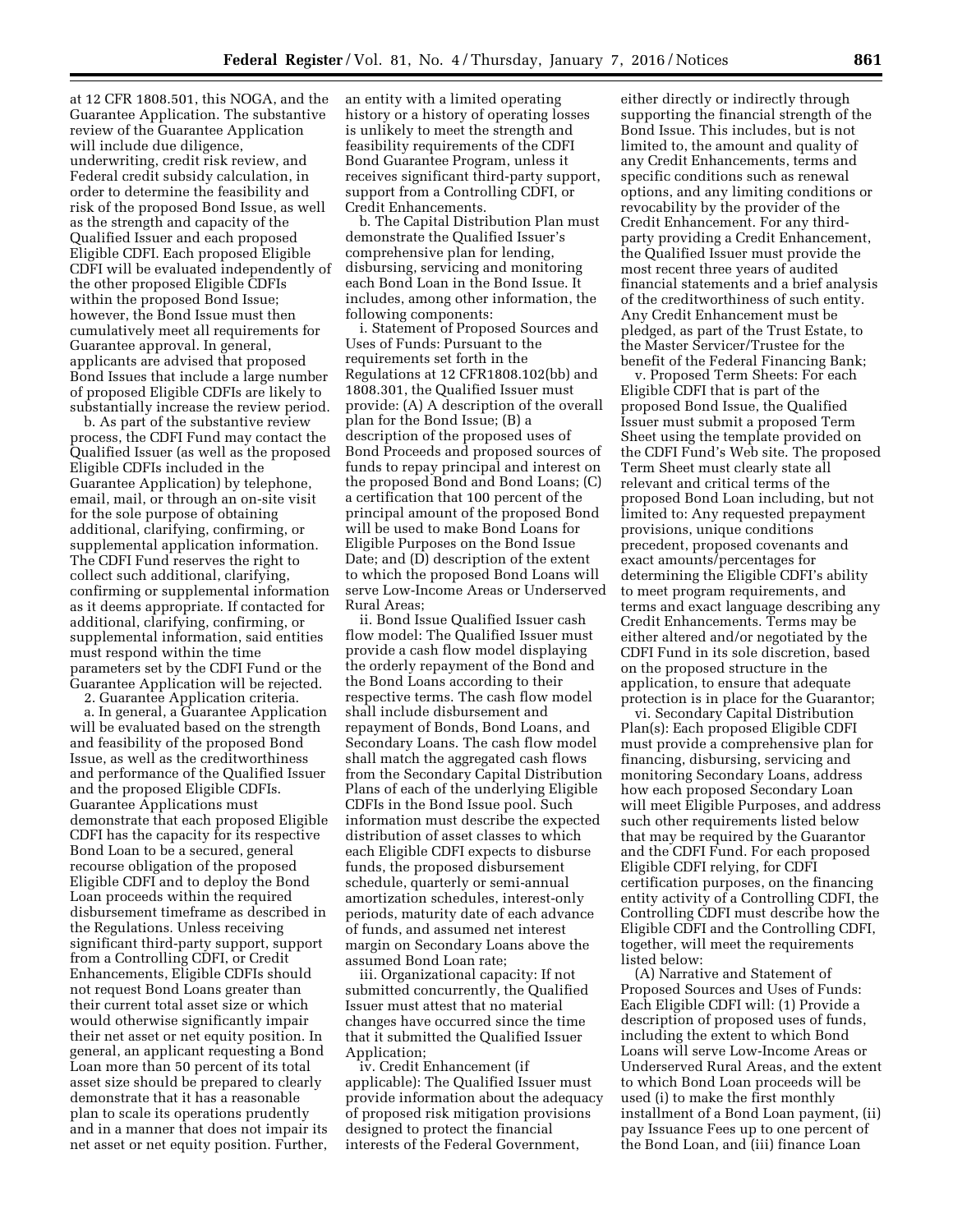Loss Reserves related to Secondary Loans; (2) attest that 100 percent of Bond Loan proceeds designated for Secondary Loans will be used to finance or refinance Secondary Loans that meet Secondary Loan Requirements; (3) describe a plan for financing, disbursing, servicing, and monitoring Secondary Loans; (4) indicate the expected asset classes to which it will lend under the Secondary Loan Requirements; (5) indicate examples of previous lending and years of experience lending to a specific asset class, especially with regards to the number and dollar volume of loans made in the five years prior to application submission to the specific asset classes to which an Eligible CDFI is proposing to lend Bond Loan proceeds; (6) provide a table detailing specific uses and timing of disbursements, including terms and relending plans if applicable; and (7) a community impact analysis, including how the proposed Secondary Loans will address financing needs that the private market is not adequately serving and specific community benefit metrics;

(B) Eligible CDFI cash flow model: Each Eligible CDFI must provide a cash flow model of the proposed Bond Loan which: (1) Matches each Eligible CDFI's portion of the Qualified Issuer's cash flow model; and (2) tracks the flow of funds through the term of the Bond Issue and demonstrates disbursement and repayment of the Bond Loan, Secondary Loans, and any utilization of the Relending Fund, if applicable. Such information must describe: The expected distribution of asset classes to which each Eligible CDFI expects to disburse funds, the proposed disbursement schedule, quarterly or semi-annual amortization schedules, interest-only periods, maturity date of each advance of funds, and the assumed net interest margin on Secondary Loans above the assumed Bond Loan rate;

(C) Organizational capacity: Each Eligible CDFI must provide documentation indicating the ability of the Eligible CDFI to manage its Bond Loan including, but not limited to: (1) Organizational ownership and a chart of affiliates; (2) organizational documents, including policies and procedures related to loan underwriting and asset management; (3) management or operating agreement, if applicable; (4) an analysis by management of its ability to manage the funding, monitoring, and collection of loans being contemplated with the proceeds of the Bond Loan; (5) information about its board of directors; (6) a governance narrative; (7) description of senior management and employee base; (8) independent reports,

if available; (9) strategic plan or related progress reports; and (10) a discussion of the management and information systems used by the Eligible CDFI;

(D) Policies and procedures: Each Eligible CDFI must provide relevant policies and procedures including, but not limited to: A copy of the assetliability matching policy, if applicable; and loan policies and procedures which address topics including, but not limited to: Origination, underwriting, credit approval, interest rates, closing, documentation, asset management, and portfolio monitoring, risk-rating definitions, charge-offs, and loan loss reserve methodology;

(E) Financial statements: Each Eligible CDFI must provide information about the Eligible CDFI's current and future financial position, including but not limited to: (1) Most recent four years of audited financial statements; (2) current year-to-date or interim financial statement; (3) a copy of the current year's approved budget or projected budget if the entity's Board has not yet approved such budget; (4) a three year operating projection; and (5) a three year forecast of the statement of financial position or balance sheet, statement of activities or income statement, and statement of cash flows in the standardized template provided by the CDFI Fund;

(F) Loan portfolio information: Each Eligible CDFI must provide information including, but not limited to: (1) Loan portfolio quality report; (2) pipeline report; (3) portfolio listing; (4) a description of other loan assets under management; (5) loan products; (6) independent loan review report; (7) impact report case studies; and (8) a loan portfolio by risk rating and loan loss reserves; and

(G) Funding sources and financial activity information: Each Eligible CDFI must provide information including, but not limited to: (1) Current grant information; (2) funding projections; (3) credit enhancements; (4) historical investor renewal rates; (5) covenant compliance; (6) off-balance sheet contingencies; (7) earned revenues; and (8) debt capital statistics.

vii. Assurances and certifications that not less than 100 percent of the principal amount of Bonds will be used to make Bond Loans for Eligible Purposes beginning on the Bond Issue Date, and that Secondary Loans shall be made as set forth in subsection 1808.307(b); and

viii. Such other information that the Guarantor, the CDFI Fund and/or the Bond Purchaser may deem necessary and appropriate.

c. The CDFI Fund will use the information described in the Capital Distribution Plan and Secondary Capital Distribution Plan(s) to evaluate the feasibility of the proposed Bond Issue, with specific attention paid to each Eligible CDFI's financial strength and organizational capacity. For each proposed Eligible CDFI relying, for CDFI certification purposes, on the financing entity activity of a Controlling CDFI, the CDFI Fund will pay specific attention to the Controlling CDFI's financial strength and organizational capacity as well as the operating agreement between the proposed Eligible CDFI and the Controlling CDFI. All materials provided in the Guarantee Application will be used to evaluate the proposed Bond Issue. In total, there are more than 100 individual criteria or sub-criteria used to evaluate each Eligible CDFI. Specific criteria used to evaluate each Eligible CDFI shall include, but not be limited to the following criteria below. For each proposed Eligible CDFI relying, for CDFI certification purposes, on the financing entity activity of a Controlling CDFI, the following specific criteria will also be used to evaluate both the proposed Eligible CDFI and the Controlling CDFI:

i. Historical financial ratios: Ratios which together have been shown to be predictive of possible future default will be used as an initial screening tool, including total asset size, net asset or Tier 1 Core Capital ratio, self-sufficiency ratio, non-performing asset ratio, liquidity ratio, reserve over nonperforming assets, and yield cost spread;

ii. Quantitative and qualitative attributes under the ''CAMEL'' framework: After initial screening, the CDFI Fund will utilize a more detailed analysis under the ''CAMEL'' framework, including but not limited to:

(A) Capital Adequacy: Attributes such as the debt-to-equity ratio, status and significance of off-balance sheet liabilities or contingencies, magnitude and consistency of cash flow performance, exposure to affiliates for financial and operating support, trends in changes to capitalization, and other relevant attributes;

(B) Asset Quality: Attributes such as the charge-off ratio, adequacy of loan loss reserves, sector concentration, borrower concentration, asset composition, security and collateralization of the loan portfolio, trends in changes to asset quality, and other relevant attributes;

(C) Management: Attributes such as documented best practices in governance, strategic planning and board involvement, robust policies and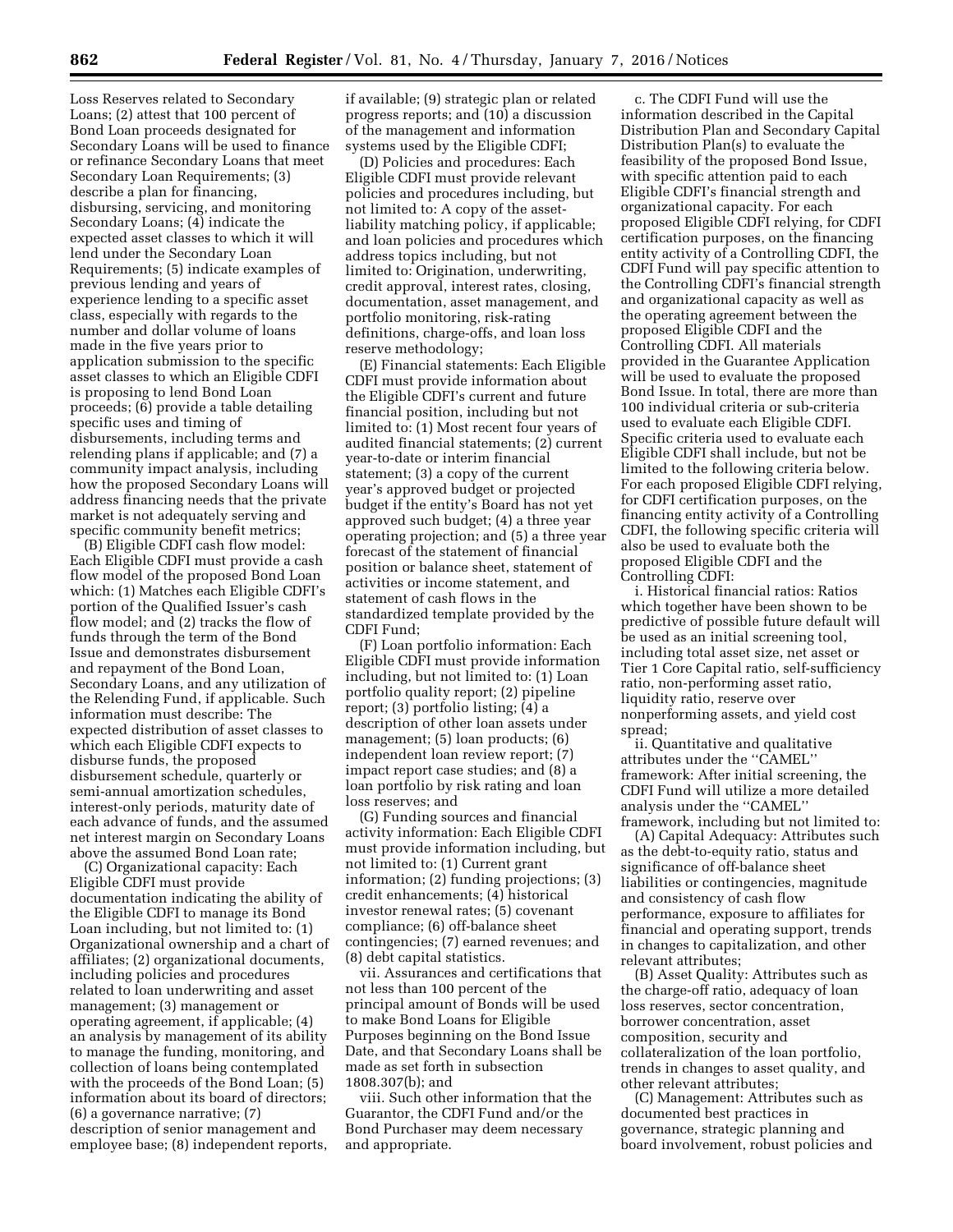procedures, tenured and experienced management team, organizational stability, infrastructure and information technology systems, and other relevant attributes;

(D) Earnings and Performance: Attributes such as net operating margins, deployment of funds, selfsufficiency, trends in earnings, and other relevant attributes;

(E) Liquidity: Attributes such as unrestricted cash and cash equivalents, ability to access credit facilities, access to grant funding, covenant compliance, affiliate relationships, concentration of funding sources, trends in liquidity, and other relevant attributes;

iii. Forecast performance and other relevant criteria: The CDFI Fund will stress test each Eligible CDFI's forecasted performance under scenarios that are specific to the unique circumstance and attributes of the organization. Additionally, the CDFI Fund will consider other relevant criteria that have not been adequately captured in the preceding steps as part of the due diligence process. Such criteria may include, but not be limited to, the size and quality of any thirdparty Credit Enhancements or other forms of support.

(A) Overcollateralization: The commitment by an Eligible CDFI to over-collateralize a proposed Bond Loan with excess Secondary Loans is a criterion that may affect the viability of a Guarantee Application by decreasing the estimated net present value of the long-term cost of the Guarantee to the Federal Government, by decreasing the probability of default, and/or increasing the recovery rate in the event of default. An Eligible CDFI committing to overcollateralization may not be required to deposit funds in the Relending Account, subject to the maintenance of certain unique requirements that are detailed in the template Agreement to Guarantee and Bond Loan Agreement.

(B) Credit Enhancements: The provision of third-party Credit Enhancements, including any Credit Enhancement from a Controlling CDFI or any other affiliated entity, is a criterion that may affect the viability of a Guarantee Application by decreasing the estimated net present value of the long-term cost of the Guarantee to the Federal Government. Credit Enhancements are considered in the context of the structure and circumstances of each Guarantee Application.

(C) On-Site Review: The CDFI Fund may request an on-site review of an Eligible CDFI to confirm materials provided in the written application, as

well as to gather additional due diligence information. The on-site reviews are a critical component of the application review process and will generally be conducted for all applicants not regulated by an Appropriate Federal Banking Agency or Appropriate State Agency. The CDFI Fund reserves the right to conduct a site visit of regulated entities, in its sole discretion.

(D) Secondary Loan Asset Classes: Eligible CDFIs that propose to use funds for new products or lines of business must demonstrate that they have the organizational capacity to manage such activities in a prudent manner. Failure to demonstrate such organizational capacity may be factored into the consideration of Asset Quality or Management criteria as listed above in this section.

3. Credit subsidy cost. The credit subsidy cost is the net present value of the estimated long-term cost of the Guarantee to the Federal Government as determined under the applicable provisions of the Federal Credit Reform Act of 1990, as amended (FCRA). Treasury has not received appropriated amounts from Congress to cover the credit subsidy costs associated with the Guarantees issued pursuant to this NOGA. In accordance with FCRA, Treasury must consult with, and obtain the approval of, OMB for Treasury's calculation of the credit subsidy cost of each Guarantee prior to entering into any Agreement to Guarantee.

E. *Guarantee approval; Execution of documents.* 

1. The Guarantor, in the Guarantor's sole discretion, may approve a Guarantee, after consideration of the recommendation from the CDFI Bond Guarantee Program's Credit Review Board and/or based on the merits of the Guarantee Application. The Guarantor shall approve or deny a Guarantee Application no later than 90 days after the date the Guarantee Application was advanced for substantive review.

2. The Guarantor reserves the right to approve Guarantees, in whole or in part, in response to any, all, or none of the Guarantee Applications submitted in response to this NOGA. The Guarantor also reserves the right to approve any Guarantees in an amount that is less than requested in the corresponding Guarantee Application. Pursuant to the Regulations at 12 CFR 1808.504(c), the Guarantor may limit the number of Guarantees made per year to ensure that a sufficient examination of Guarantee Applications is conducted.

3. The CDFI Fund will notify the Qualified Issuer in writing of the Guarantor's approval or disapproval of a Guarantee Application. If approved for a Guarantee, the Qualified Issuer will enter into an Agreement to Guarantee, which will include a term sheet that will be signed by each Eligible CDFI.

4. Following the execution and delivery of the Agreement to Guarantee (and the respective term sheets), the parties will proceed to the Bond Issue Date, when the parties will sign and enter into the remaining Bond Documents and Bond Loan documents.

5. Please note that the most recently dated templates of Bond Documents and Bond Loan documents that are posted on the CDFI Fund's Web site will not be substantially revised or negotiated prior to closing of the Bond and Bond Loan and issuance of the corresponding Guarantee. If a Qualified Issuer or a proposed Eligible CDFI does not understand the terms and conditions of the Bond Documents or Bond Loan documents (including those listed in Section II.G., above), it should ask questions or seek technical assistance from the CDFI Fund. However, if a Qualified Issuer or a proposed Eligible CDFI disagrees or is uncomfortable with any term/condition, or if legal counsel to either cannot provide a legal opinion in substantially the same form and content of the required legal opinion, it should not apply for a Guarantee.

6. The Guarantee shall not be effective until the Guarantor signs and delivers the Guarantee.

F. *Guarantee denial.* The Guarantor, in the Guarantor's sole discretion, may deny a Guarantee, after consideration of the recommendation from the Credit Review Board and/or based on the merits of the Guarantee Application. In addition, the Guarantor reserves the right to deny a Guarantee Application if information (including any administrative error) comes to the Guarantor's attention that adversely affects the Qualified Issuer's eligibility, adversely affects the evaluation or scoring of an Application, or indicates fraud or mismanagement on the part of the Qualified Issuer, Program Administrator, Servicer, and/or Eligible CDFIs. Further, if the Guarantor determines that any portion of the Guarantee Application is incorrect in any material respect, the Guarantor reserves the right, in the Guarantor's sole discretion, to deny the Application.

#### **V. Guarantee Administration**

A. *Pricing information.* Bond Loans will be priced based upon the underlying Bond issued by the Qualified Issuer and purchased by the Federal Financing Bank (FFB or Bond Purchaser). The FFB will set the liquidity premium at the time of the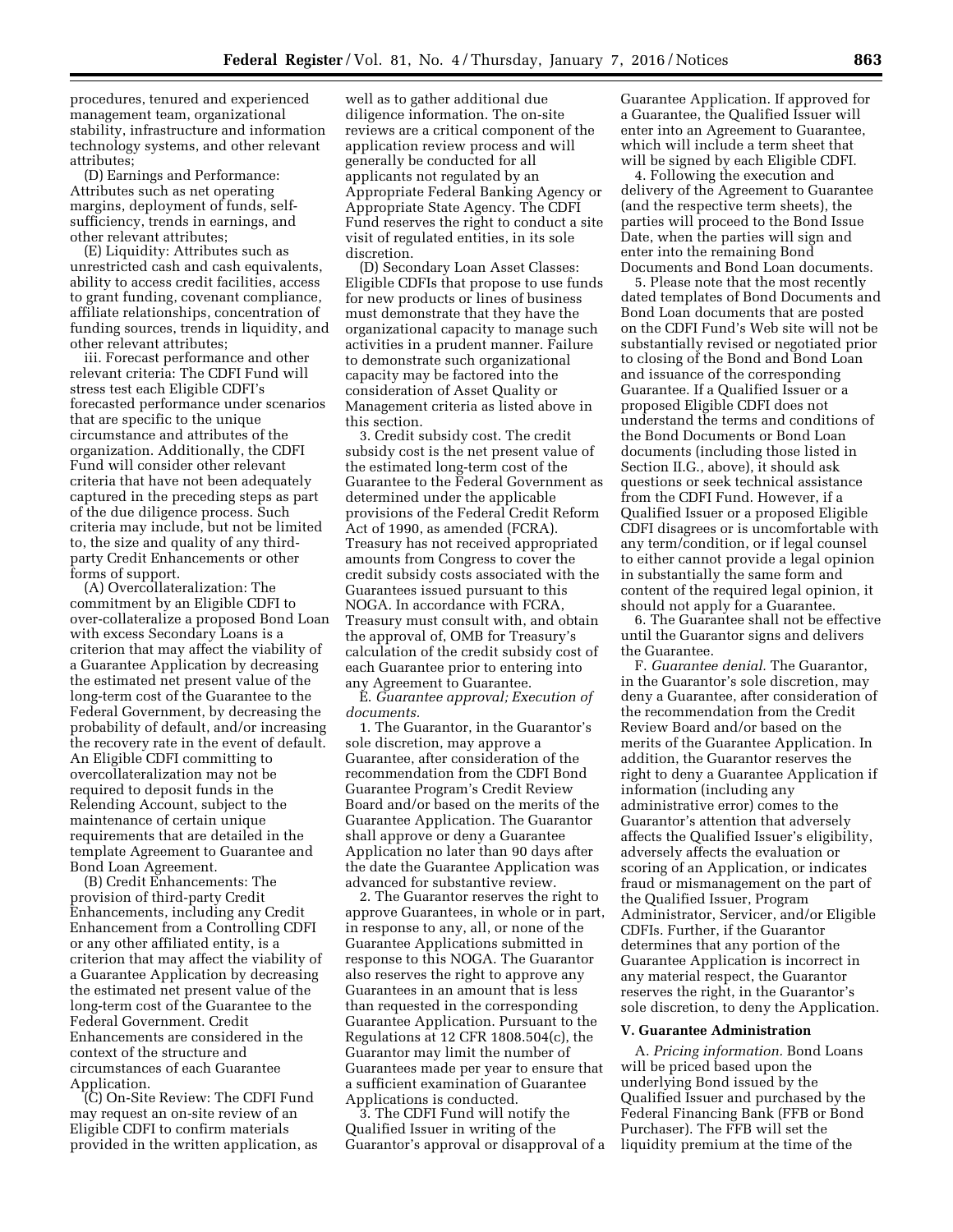Bond Issue Date, based on the duration and maturity of the Bonds according to the FFB's lending policies (*[www.treasury.gov/ffb\).](http://www.treasury.gov/ffb)* Liquidity premiums will be charged in increments of 1⁄8th of a percent (*i.e.,* 12.5 basis points).

B. *Fees and other payments.* The following table includes some of the fees that may be applicable to Qualified Issuers and Eligible CDFIs after approval of a Guarantee of a Bond Issue, as well as Risk-Share Pool funding, prepayment penalties or discounts, and Credit

Enhancements. The table is not exhaustive—additional fees payable to the CDFI Fund or other parties may apply.

| Fee                                   | Description                                                                                                                                                                                                                                                                                                                                                                                                                                                                                                                                                                                                                                                                                                                                                                                                                                                            |  |
|---------------------------------------|------------------------------------------------------------------------------------------------------------------------------------------------------------------------------------------------------------------------------------------------------------------------------------------------------------------------------------------------------------------------------------------------------------------------------------------------------------------------------------------------------------------------------------------------------------------------------------------------------------------------------------------------------------------------------------------------------------------------------------------------------------------------------------------------------------------------------------------------------------------------|--|
| Agency Administrative Fee             | Payable annually to the CDFI Fund by the Qualified Issuer. Equal to 10 basis points on the amount of the unpaid<br>principal of the Bond Issue.                                                                                                                                                                                                                                                                                                                                                                                                                                                                                                                                                                                                                                                                                                                        |  |
| Bond Issuance Fees                    | Amounts paid by an Eligible CDFI for reasonable and appropriate expenses, administrative costs, and fees for<br>services in connection with the issuance of the Bond (but not including the Agency Administrative Fee) and the<br>making of the Bond Loan. Bond Issuance Fees negotiated between the Qualified Issuer, the Master Servicer/<br>Trustee, and the Eligible CDFI. Up of 1% of Bond Loan Proceeds may be used to finance Bond Issuance<br>Fees.                                                                                                                                                                                                                                                                                                                                                                                                            |  |
| Servicer Fee                          | The fees paid by the Eligible CDFI to the Qualified Issuer's Servicer. Servicer fees negotiated between the Quali-<br>fied Issuer and the Eligible CDFI.                                                                                                                                                                                                                                                                                                                                                                                                                                                                                                                                                                                                                                                                                                               |  |
| Program Administrator Fee             | The fees paid by the Eligible CDFI to the Qualified Issuer's Program Administrator. Program Administrator fees<br>negotiated between the Qualified Issuer and the Eligible CDFI.                                                                                                                                                                                                                                                                                                                                                                                                                                                                                                                                                                                                                                                                                       |  |
| Master Servicer/Trustee Fee           | The fees paid by the Qualified Issuer and the Eligible CDFI to the Master Servicer/Trustee to carry out the re-<br>sponsibilities of the Bond Trust Indenture. In general, the Master Servicer/Trustee fee for a Bond Issue with a<br>single Eligible CDFI is the greater of 16 basis points per annum or \$10,000 per month once the Bond Loans<br>are fully disbursed. Fees for Bond Issues with more than one Eligible CDFI are negotiated between the Master<br>Servicer/Trustee, Qualified Issuer, and Eligible CDFI. Any special servicing costs and resolution or liquidation<br>fees due to a Bond Loan default are the responsibility of the Eligible CDFI. Please see the template legal docu-<br>https://www.cdfifund.gov/programs-training/Programs/cdfi-bond/Pages/closing-disbursement-<br>ments<br>at<br>step.aspx#step4 for more specific information. |  |
| Risk-Share Pool Funding               | The funds paid by the Eligible CDFIs to cover Risk-Share Pool requirements; capitalized by pro rata payments<br>equal to 3% of the amount disbursed on the Bond from all Eligible CDFIs within the Bond Issue.                                                                                                                                                                                                                                                                                                                                                                                                                                                                                                                                                                                                                                                         |  |
| Prepayment Penalties or<br>Discounts. | Prepayment penalties or discounts may be determined by the FFB at the time of prepayment.                                                                                                                                                                                                                                                                                                                                                                                                                                                                                                                                                                                                                                                                                                                                                                              |  |
| Credit Enhancements                   | Pledges made to enhance the quality of a Bond and/or Bond Loan. Credit Enhancements include, but are not lim-<br>ited to, the Principal Loss Collateral Provision and letters of credit. Credit Enhancements must be pledged, as<br>part of the Trust Estate, to the Master Servicer/Trustee for the benefit of the Federal Financing Bank.                                                                                                                                                                                                                                                                                                                                                                                                                                                                                                                            |  |

C. *Terms for Bond Issuance and disbursement of Bond Proceeds.* In accordance with 12 CFR 1808.302(f), each year, beginning on the one year anniversary of the Bond Issue Date (and every year thereafter for the term of the Bond Issue), each Qualified Issuer must demonstrate that no less than 100 percent of the principal amount of the Guaranteed Bonds currently disbursed and outstanding has been used to make loans to Eligible CDFIs for Eligible Purposes. If a Qualified Issuer fails to demonstrate this requirement within the 90 days after the anniversary of the Bond Issue Date, the Qualified Issuer must repay on that portion of Bonds necessary to bring the Bonds that remain outstanding after such repayment is in compliance with the 100 percent requirement above.

D. *Secondary Loan Requirements.* In accordance with the Regulations, Eligible CDFIs must finance or refinance Secondary Loans for Eligible Purposes (not including loan loss reserves) that comply with Secondary Loan Requirements. The Secondary Loan Requirements are found on the CDFI Fund's Web site at *[www.cdfifund.gov.](http://www.cdfifund.gov)*  Applicants should become familiar with the published Secondary Loan Requirements. Secondary Loan

Requirements are classified by asset class and are subject to a Secondary Loan commitment process managed by the Qualified Issuer.

Eligible CDFIs must execute Secondary Loan documents (in the form of promissory notes) with Secondary Borrowers as follows: (i) No later than 12 months after the Bond Issue Date, Secondary Loan documents representing at least 50 percent of the Bond Loan proceeds allocated for Secondary Loans, and (ii) no later than 24 months after the Bond Issue Date, Secondary Loan documents representing 100 percent of the Bond Loan proceeds allocated for Secondary Loans. In the event that the Eligible CDFI does not comply with the foregoing requirements of clauses (i) or (ii) of this paragraph, the available Bond Loan proceeds at the end of the applicable period shall be reduced by an amount equal to the difference between the amount required by clauses (i) or (ii) for the applicable period minus the amount previously committed to the Secondary Loans in the applicable period. Secondary Loans shall carry loan maturities suitable to the loan purpose and be consistent with loan-tovalue requirements set forth in the Secondary Loan Requirements.

Secondary Loan maturities shall not exceed the corresponding Bond or Bond Loan maturity date. It is the expectation of the CDFI Fund that interest rates for the Secondary Loans will be reasonable based on the borrower and loan characteristics.

E. *Secondary Loan collateral requirements.* 

1. The Regulations state that Secondary Loans must be secured by a first lien of the Eligible CDFI on pledged collateral, in accordance with the Regulations (at 12 CFR 1808.307(f)) and within certain parameters. Examples of acceptable forms of collateral may include, but are not limited to: Real property (including land and structures), leasehold mortgages, machinery, equipment and movables, cash and cash equivalents, accounts receivable, letters of credit, inventory, fixtures, contracted revenue streams from non-Federal counterparties, provided the Secondary Borrower pledges all assets, rights and interests necessary to generate such revenue stream, and a Principal Loss Collateral Provision. Intangible assets, such as customer relationships, intellectual property rights, and to-be-constructed real estate improvements, are not acceptable forms of collateral.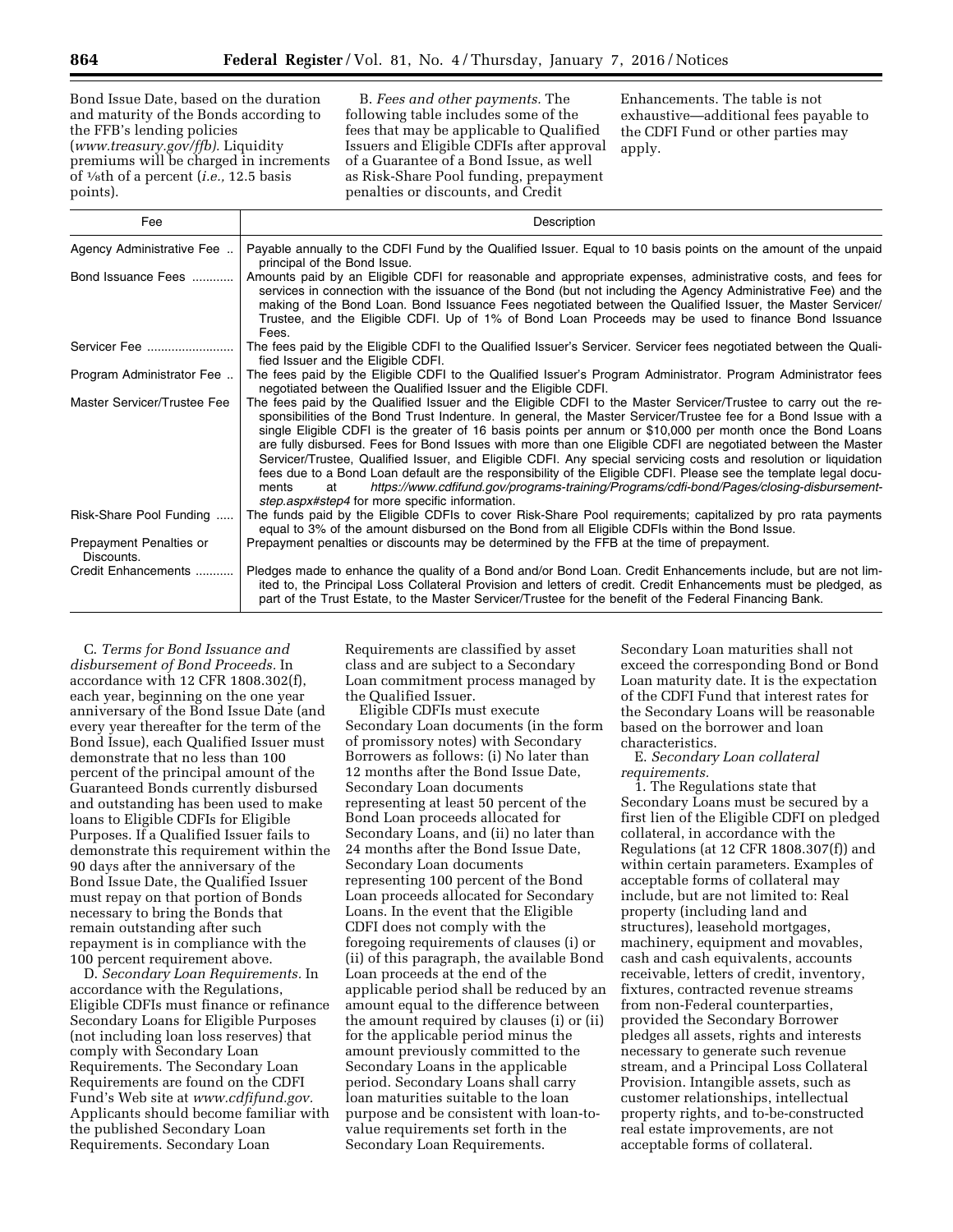2. The Regulations require that Bond Loans must be secured by a first lien on a collateral assignment of Secondary Loans, and further that the Secondary Loans must be secured by a first lien or parity lien on acceptable collateral.

3. Valuation of the collateral pledged by the Secondary Borrower must be based on the Eligible CDFI's credit policy guidelines and must conform to the standards set forth in the Uniform Standards of Professional Appraisal Practice (USPAP) and the Secondary Loan Requirements.

4. Independent third-party appraisals are required for the following collateral: Real estate, leasehold interests, fixtures, machinery and equipment, movables stock valued in excess of \$250,000, and contracted revenue stream from non-Federal creditworthy counterparties. Secondary Loan collateral shall be valued using the cost approach, net of depreciation and shall be required for the following: Accounts receivable, machinery, equipment and movables, and fixtures.

F. *Qualified Issuer approval of Bond Loans to Eligible CDFIs.* The Qualified Issuer shall not approve any Bond Loans to an Eligible CDFI where the Qualified Issuer has actual knowledge, based upon reasonable inquiry, that within the past five (5) years the Eligible CDFI: (i) Has been delinquent on any payment obligation (except upon a demonstration by the Qualified Issuer satisfactory to the CDFI Fund that the delinquency does not affect the Eligible CDFI's creditworthiness), or has defaulted and failed to cure any other obligation, on a loan or loan agreement previously made under the Act; (ii) has been found by the Qualified Issuer to be in default of any repayment obligation under any Federal program; (iii) is financially insolvent in either the legal or equitable sense; or (iv) is not able to demonstrate that it has the capacity to comply fully with the payment schedule established by the Qualified Issuer.

G. *Credit Enhancements; Principal Loss Collateral Provision.* 

1. In order to achieve the statutory zero-credit subsidy constraint of the CDFI Bond Guarantee Program and to avoid a call on the Guarantee, Eligible CDFIs are encouraged to include Credit Enhancements and Principal Loss Collateral Provisions structured to protect the financial interests of the Federal Government. Any Credit Enhancement or Principal Loss Collateral Provision must be pledged, as part of the Trust Estate, to the Master Servicer/Trustee for the benefit of the Federal Financing Bank.

2. Credit Enhancements may include, but are not limited to, payment

guarantees from third parties or Affiliate(s), non-Federal capital, lines or letters of credit, or other pledges of financial resources that enhance the Eligible CDFI's ability to make timely interest and principal payments under the Bond Loan.

3. As distinct from Credit Enhancements, Principal Loss Collateral Provisions may be provided in lieu of pledged collateral and in addition to pledged collateral. A Principal Loss Collateral Provision shall be in the form of cash or cash equivalent guarantees from non-Federal capital in amounts necessary to secure the Eligible CDFI's obligations under the Bond Loan after exercising other remedies for default. For example, a Principal Loss Collateral Provision may include a deficiency guarantee whereby another entity assumes liability after other default remedies have been exercised, and covers the deficiency incurred by the creditor. The Principal Loss Collateral Provision shall, at a minimum, provide for the provision of cash or cash equivalents in an amount that is not less than the difference between the value of the collateral and the amount of the accelerated Bond Loan outstanding.

4. In all cases, acceptable Credit Enhancements or Principal Loss Collateral Provisions shall be proffered by creditworthy providers and shall provide information about the adequacy of the facility in protecting the financial interests of the Federal Government, either directly or indirectly through supporting the financial strength of the Bond Issue. This includes, but is not limited to, the amount and quality of any Credit Enhancements, the financial strength of the provider of the Credit Enhancement, the terms, specific conditions such as renewal options, and any limiting conditions or revocability by the provider of the Credit Enhancement.

5. For Secondary Loans benefitting from a Principal Loss Collateral Provision (*e.g.,* a deficiency guarantee), the entity providing the Principal Loss Collateral Provision must be underwritten based on the same criteria as if the Secondary Loan were being made directly to that entity with the exception that the guarantee need not be collateralized.

6. If the Principal Loss Collateral Provision is provided by a financial institution that is regulated by an Appropriate Federal Banking Agency or an Appropriate State Agency, the guaranteeing institution must demonstrate performance of financially sound business practices relative to the industry norm for providers of collateral enhancements as evidenced by reports

of Appropriate Federal Banking Agencies, Appropriate State Agencies, and auditors, as appropriate.

H. *Reporting requirements.* 

1. Reports.

a. General. As required pursuant to the Regulations at 12 CFR 1808.619, and as set forth in the Bond Documents and the Bond Loan documents, the CDFI Fund will collect information from each Qualified Issuer which may include, but will not be limited to: (i) Quarterly and annual financial reports and data (including an OMB single audit, as applicable) for the purpose of monitoring the financial health, ratios and covenants of Eligible CDFIs that include asset quality (nonperforming assets, loan loss reserves, and net charge-off ratios), liquidity (current ratio, working capital, and operating liquidity ratio), solvency (capital ratio, self-sufficiency, fixed charge, leverage, and debt service coverage ratios); (ii) annual reports as to the compliance of the Qualified Issuer and Eligible CDFIs with the Regulations and specific requirements of the Bond Documents and Bond Loan documents; (iii) monthly reports on uses of Bond Loan proceeds and Secondary Loan proceeds; (iv) Master Servicer/Trustee summary of program accounts and transactions for each Bond Issue; (v) Secondary Loan certifications describing Eligible CDFI lending, collateral valuation, and eligibility; (vi) financial data on Secondary Loans to monitor underlying collateral, gauge overall risk exposure across asset classes, and assess loan performance, quality, and payment history; (vii) annual certifications of compliance with program requirements; (viii) material event disclosures including any reports of Eligible CDFI management and/or organizational changes; (ix) annual updates to the Capital Distribution Plan (as described below); (x) supplements and/or clarifications to correct reporting errors (as applicable); (xi) project level reports to understand overall program impact and the manner in which Bond Proceeds are deployed for Eligible Community or Economic Development Purposes; and (xii) such other information that the CDFI Fund and/or the Bond Purchaser may require, including but not limited to racial and ethnic data showing the extent to which members of minority groups are beneficiaries of the CDFI Bond Guarantee Program, to the extent permissible by law.

b. Additional reporting by Qualified Issuers. A Qualified Issuer receiving a Guarantee shall submit annual updates to the approved Capital Distribution Plan, including an updated Proposed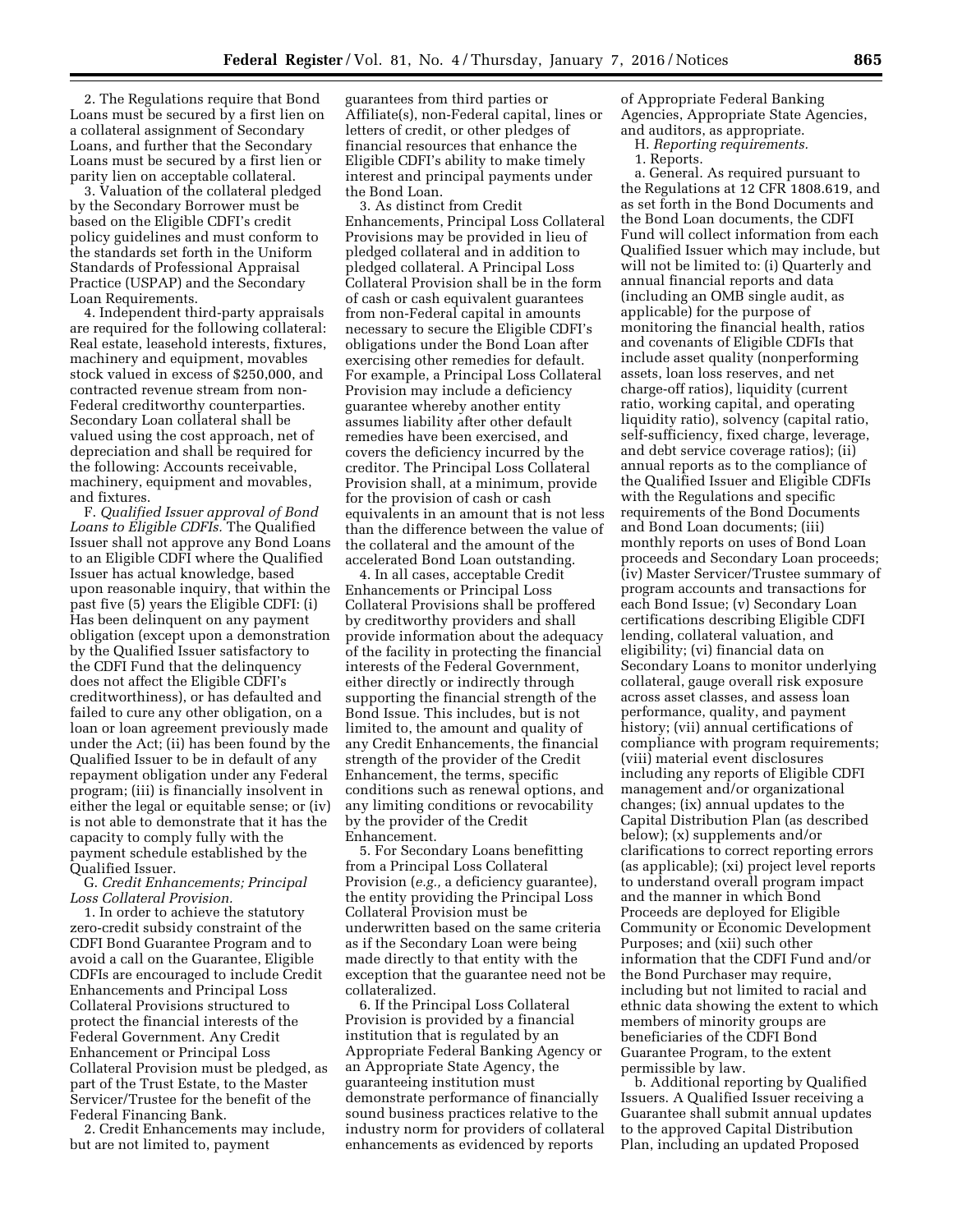Sources and Uses of Funds for each Eligible CDFI, noting any deviation from the original baseline with regards to both timing and allocation of funding among Secondary Loan asset classes. The Qualified Issuer shall also submit a narrative, no more than five (5) pages in length for each Eligible CDFI, describing the Eligible CDFI's capacity to manage its Bond Loan. The narrative shall address any Notification of Material Events and relevant information concerning the Eligible CDFI's management information systems, personnel, executive leadership or board members, as well as financial capacity. The narrative shall also describe how such changes affect the Eligible CDFI's ability to generate impacts in Low-Income or Underserved Rural Areas.

c. Change of Secondary Loan asset classes. Any Eligible CDFI seeking to expand the allowable Secondary Loan asset classes beyond what was approved by the CDFI Bond Guarantee Program's Credit Review Board or make other deviations that could potentially result in a modification, as that term is defined in OMB Circulars A–11 and A–129, must receive approval from the CDFI Fund before the Eligible CDFI can begin to enact the proposed changes. The CDFI Fund will consider whether the Eligible CDFI possesses or has acquired the appropriate systems, personnel, leadership, and financial capacity to implement the revised Capital Distribution Plan. The CDFI Fund will also consider whether these changes assist the Eligible CDFI in generating impacts in Low-Income or Underserved Rural Areas. Such changes will be reviewed by the CDFI Bond Guarantee Program and presented to the Credit Review Board for approval, and appropriate consultation will be made with OMB to ensure compliance with OMB Circulars A–11 and A–129, prior to notifying the Eligible CDFI if such changes are acceptable under the terms of the Bond Loan Agreement. An Eligible CDFI may request such an update to its Capital Distribution Plan prior to Bond Issue Closing, and thereafter may only request such an update once per the Eligible CDFI's fiscal year.

d. Reporting by Affiliates and Controlling CDFIs. In the case of an Eligible CDFI relying, for CDFI certification purposes, on the financing entity activity of a Controlling CDFI, the CDFI Fund will require that the Affiliate and Controlling CDFI provide certain joint reports, including but not limited to those listed in subparagraph 2(a) above.

e. Detailed information on specific reporting requirements and the format, frequency, and methods by which this information will be transmitted to the CDFI Fund will be provided to Qualified Issuers, Program Administrators, Servicers, and Eligible CDFIs through the Bond Loan Agreement, correspondence, and webinar trainings, and/or scheduled outreach sessions.

f. Reporting requirements will be enforced through the Agreement to Guarantee and the Bond Loan Agreement, and will contain a valid OMB control number pursuant to the Paperwork Reduction Act, as applicable.

g. Each Qualified Issuer will be responsible for the timely and complete submission of the annual reporting documents, including such information that must be provided by other entities such as Eligible CDFIs or Secondary Borrowers. If such other entities are required to provide annual report information or documentation, or other documentation that the CDFI Fund may require, the Qualified Issuer will be responsible for ensuring that the information is submitted timely and complete. Notwithstanding the foregoing, the CDFI Fund reserves the right to contact such entities and require that additional information and documentation be provided directly to the CDFI Fund.

h. Annual Assessments. Each Qualified Issuer and Eligible CDFI will be required to have an independent third-party conduct an Annual Assessment of its Bond Loan portfolio. The Annual Assessment is intended to support the CDFI Fund's annual monitoring of the Bond Loan portfolio and to collect financial health, internal control, investment impact measurement methodology information related to the Eligible CDFIs. This assessment is consistent with the program's requirements for Compliance Management and Monitoring (CMM) and Portfolio Management and Loan Monitoring (PMLM), and will be required pursuant to the Bond Documents and the Bond Loan documents. The assessment will also add to the Department of the Treasury's review and impact analysis on the use of Bond Loan proceeds in underserved communities and support the CDFI

Fund in proactively managing portfolio risks and performance. The Annual Assessment criteria for Qualified Issuers and Eligible CDFIs is available on the CDFI Fund's Web site.

i. The CDFI Fund reserves the right, in its sole discretion, to modify its reporting requirements if it determines it to be appropriate and necessary; however, such reporting requirements will be modified only after notice to Qualified Issuers. Additional information about reporting requirements pursuant to this NOGA, the Bond Documents and the Bond Loan documents will be subject to the Paperwork Reduction Act, as applicable.

2. Accounting.

a. In general, the CDFI Fund will require each Qualified Issuer and Eligible CDFI to account for and track the use of Bond Proceeds and Bond Loan proceeds. This means that for every dollar of Bond Proceeds received from the Bond Purchaser, the Qualified Issuer is required to inform the CDFI Fund of its uses, including Bond Loan proceeds. This will require Qualified Issuers and Eligible CDFIs to establish separate administrative and accounting controls, subject to the applicable OMB Circulars.

b. The CDFI Fund will provide guidance to Qualified Issuers outlining the format and content of the information that is to be provided on an annual basis, outlining and describing how the Bond Proceeds and Bond Loan proceeds were used.

#### **VI. Agency Contacts**

A. *General information on questions and CDFI Fund support.* The CDFI Fund will respond to questions and provide support concerning this NOGA, the Qualified Issuer Application and the Guarantee Application between the hours of 9:00 a.m. and 5:00 p.m. ET, starting with the date of the publication of this NOGA. The final date to submit questions are March 9, 2016. Applications and other information regarding the CDFI Fund and its programs may be obtained from the CDFI Fund's Web site at *[http://](http://www.cdfifund.gov) [www.cdfifund.gov.](http://www.cdfifund.gov)* The CDFI Fund will post on its Web site responses to questions of general applicability regarding the CDFI Bond Guarantee Program.

B. *The CDFI Fund's contact information is as follows:*